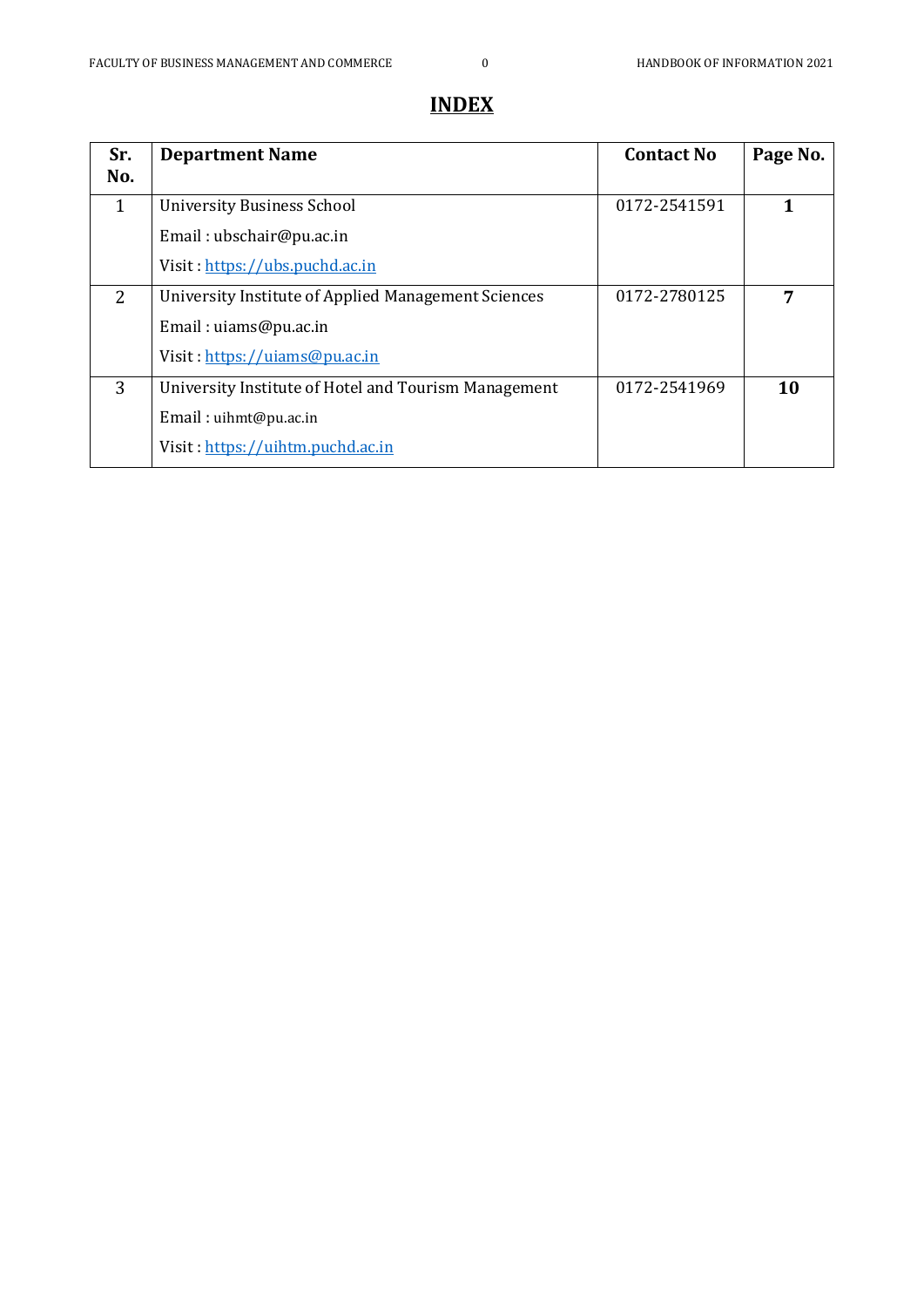## **II. FACULTY OF BUSINESS MANAGEMENT AND COMMERCE UNIVERSITY BUSINESS SCHOOL**

## **ABOUT THE SCHOOL**

University Business School (Formerly Department of Commence and Business Management) was established in 1962 and has been imparting quality management education to develop dedicated, innovative and effective managers, researchers and teachers for more than 50 years. In 1995, the Department of Commerce and Business Management was renamed as University Business School by the Panjab University in recognition of its completeness and maturity with a view to give it a distinct indentify. On October 06, 2018-the UBS celebrated the Golden Jubilee of the commencement of the MBA program at UBS, Panjab University, Chandigarh.

The philosophy of Management Education at University Business School is built on an integrative value system. It is motivated by duty bound work ethics, humane approach and scientific temper. Modern attitude, practical wisdom, knowledge and skills, relevant for management are deeply ingrained in the students. The philosophy of the School is translated into the mission of creating wholesome personality of graduating MBA students with a view to produce effective and efficient managers, researchers and teachers.

With effect from the Batch of 2019-2021, the MBA programs at UBS are offered under the Honours School System that has been approved by the Academic Council of P.U. in June 2018.

The School uses rigorous multi-faceted pedagogy approach with an effective interface with the industry to translate this mission into action. It creates opportunities for its students to enhance their understanding of economic, social and political environment to enlarge their ability not only to adjust to change but to become a catalyst, and to develop their power to conceptualize, decide and communicate. The School, through its integrative approach, inculcates human values in addition to managerial attitude, knowledge and skill.

The thrust of MBA, MBA-International Business (IB) and MBA-Human Resource Management (HR) is on producing managers for different functional areas.

- M.Com. (Hons.) aims at producing Commerce professionals and teachers.
- Ph.D. aims at producing researchers in management and commerce.

The School also conducts MBA for Executives (MBAfEX) programme for the serving professionals in and around Chandigarh for sharpening their managerial skill.

The syllabus of the different MBA programs offered at UBS has been revised and new subjects like Digital Marketing, Data Analytics, Corporate Social Responsibility, Integrating E-Systems and Global Information Systems, have been introduced, and Major Project has been added.

#### **ACHIEVEMENTS AND PROGRAMMES**

The faculty of University Business School has been trained in India and abroad and has earned international recognition in the industry and academia. The students graduating from the School have made a mark in the world of management, research and teaching all over the world.

The School has been identified by the University Grants Commission and All India Council for Technical Education for organizing Refresher Courses, Training Programmes and Induction Programmes in Management for University and College teachers. Management Development, consultancy and research in all the areas of management is given high priority at the School.

#### **FACULTY**

| <b>Designation</b>      | <b>Name</b>        | <b>Field of Research Specialization</b>                                   |  |  |
|-------------------------|--------------------|---------------------------------------------------------------------------|--|--|
| Chairperson             | V.R.Sinha          | Pharmaceutics                                                             |  |  |
| Prof. Emeritus          | T.N. Kapoor        | Organizational<br>Behaviour;<br>Strategic<br>Management.;<br>General      |  |  |
|                         |                    | Management                                                                |  |  |
| Professor (Re-employed) | Anupam Bawa        | Marketing; Strategic Management                                           |  |  |
| Professors              | A.K. Vashisht      | Finance & Accounting/Banking; General Management                          |  |  |
|                         | B.B. Goval         | Marketing; General Management                                             |  |  |
|                         | Deepak Kapur       | Strategic Management, International Business                              |  |  |
|                         | Dinesh K. Gupta    | Finance & Accounting; General Management;<br>Human Resource<br>Management |  |  |
|                         | Gunmala Suri       | General Management; Quantitative Techniques; Operation Research,          |  |  |
|                         |                    | <b>Statistics</b><br>and<br>Research<br>Methodology;<br>Operation         |  |  |
|                         |                    | Management; Information Technology and E. Commerce/ Knowledge             |  |  |
|                         |                    | Management                                                                |  |  |
| Karamjit Singh          |                    | Finance & Accounting/Banking: General Management                          |  |  |
|                         | (on long leave)    |                                                                           |  |  |
|                         | Luxmi              | Human Resource Management/ Organizational Behaviour/Industrial            |  |  |
|                         |                    | Relation; General Management                                              |  |  |
|                         | Manoj K. Sharma    | Business Economics; Human Resource Management                             |  |  |
|                         | Meena Sharma       | Finance & Accounting/Banking; General Management                          |  |  |
|                         | Meenakshi Malhotra | Human Resource Management/Organisational Behaviour/Industrial             |  |  |
|                         |                    | Relation; General Management                                              |  |  |
|                         | Navdeep Kaur       | General Management; International Business                                |  |  |
|                         | Parmjit Kaur       | Finance & Accounting/Banking; General Management                          |  |  |
|                         | Sanjay Kaushik     | Human Resource Management/Organizational Behaviour/Industrial             |  |  |
|                         |                    | Relation; General Management; Banking                                     |  |  |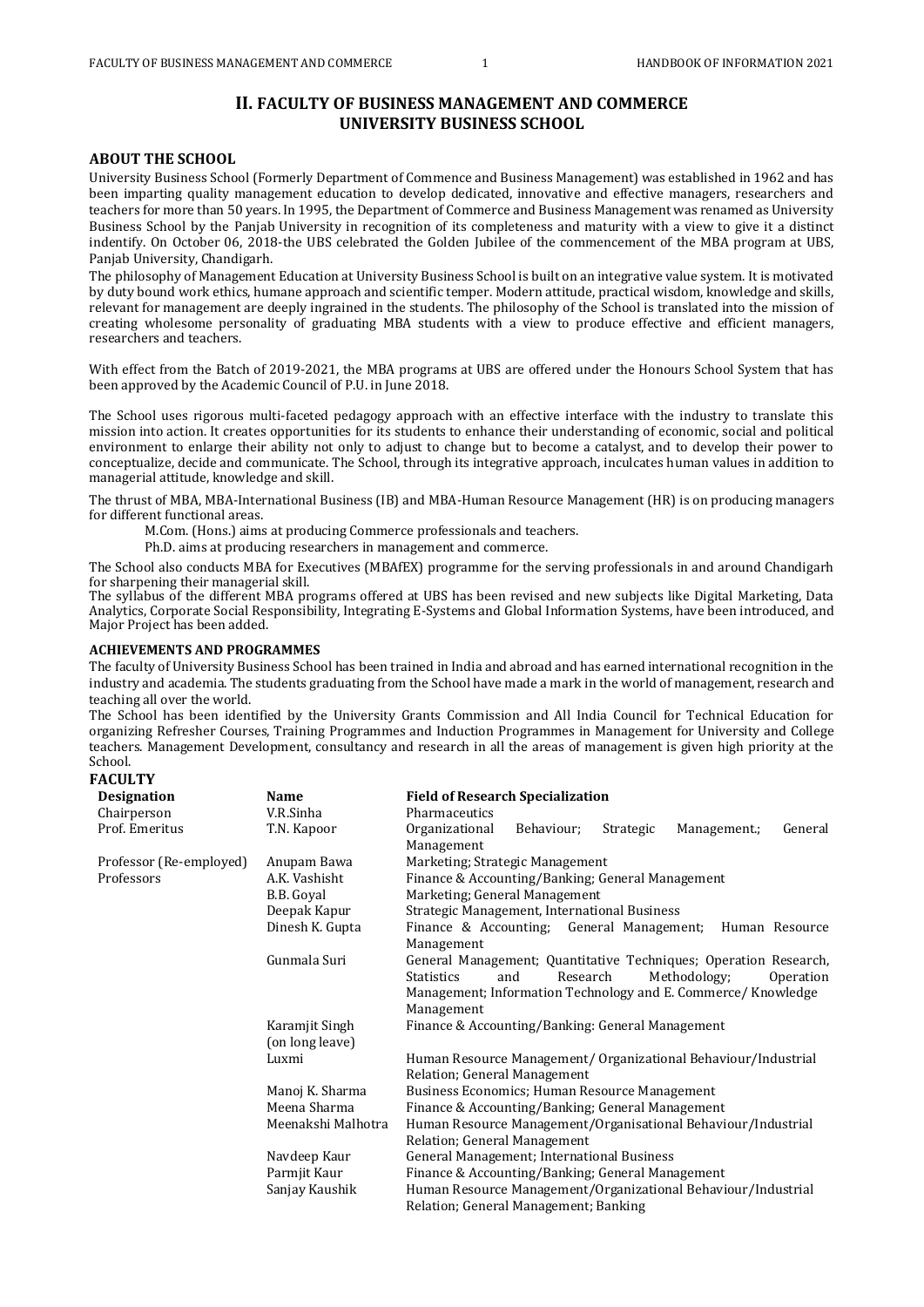|                             | Purva Kansal      | Marketing: General Management                      |
|-----------------------------|-------------------|----------------------------------------------------|
|                             | Smriti Sood       | Marketing; General Management; Resource Management |
|                             | Suresh K. Chadha  | Marketing: International Business                  |
|                             | Suveera Gill      | Finance & Accounting/Banking; General Management   |
| Associate Professors        | Monica Bedi       | Marketing: International Business                  |
|                             | Rupinder Bir Kaur | Human Resource Mgmt.; General Management           |
|                             | Tejinderpal Singh | Marketing: E-Commerce                              |
| <b>Assistant Professors</b> | Kulwinder Singh   | <b>Business Economics; General Management</b>      |
|                             | Neha Gulati       | Computer; General Management                       |
|                             | Pooja Soni        | <b>Statistics Operation Research</b>               |
|                             | Tilak Raj         | <b>Business Economics; General Management</b>      |

# **COURSES OFFERED (SEMESTER SYSTEM)**

|                                     | OURSES OFFERED (SEMESTER SYSTEM)       |                 |                                                                                                                                                                                                                                                                                                                                                                                                                                                                                                                                                                                                                                                                                                                                                                                                                                                                                                                                                                                                                                                                                                                                                                                                                                                               |                                                                                                                                  |
|-------------------------------------|----------------------------------------|-----------------|---------------------------------------------------------------------------------------------------------------------------------------------------------------------------------------------------------------------------------------------------------------------------------------------------------------------------------------------------------------------------------------------------------------------------------------------------------------------------------------------------------------------------------------------------------------------------------------------------------------------------------------------------------------------------------------------------------------------------------------------------------------------------------------------------------------------------------------------------------------------------------------------------------------------------------------------------------------------------------------------------------------------------------------------------------------------------------------------------------------------------------------------------------------------------------------------------------------------------------------------------------------|----------------------------------------------------------------------------------------------------------------------------------|
| <b>Courses</b>                      | <b>Seats</b>                           | <b>Duration</b> | Eligibility*                                                                                                                                                                                                                                                                                                                                                                                                                                                                                                                                                                                                                                                                                                                                                                                                                                                                                                                                                                                                                                                                                                                                                                                                                                                  | <b>Admission</b><br>Criteria***                                                                                                  |
| #MBA                                | $64 + 9NRI + 2$<br>Foreign<br>National | 2 Years         | Bachelor's Degree in any stream with not less than<br>50% marks in aggregate from a recognized<br>University ** OR                                                                                                                                                                                                                                                                                                                                                                                                                                                                                                                                                                                                                                                                                                                                                                                                                                                                                                                                                                                                                                                                                                                                            | Based on CAT 2020<br>Calculation of Merit:<br>CAT Score: 85%                                                                     |
| #MBA<br>(International<br>Business) | $30 + 4NRI + 2$<br>Foreign<br>National | 2 Years         | A pass in the final examination conducted by the<br>(a) Institute of Chartered Accountants of India or<br>England OR                                                                                                                                                                                                                                                                                                                                                                                                                                                                                                                                                                                                                                                                                                                                                                                                                                                                                                                                                                                                                                                                                                                                          | Group Discussion:<br>7.5%                                                                                                        |
| #MBA<br>(Human<br>Resource)         | $30 + 4NRI + 2$<br>Foreign<br>National | 2 Years         | (b) Institute of Cost and Works Accountants of<br>India or England OR<br>(c) Institute of Company Secretaries of India OR                                                                                                                                                                                                                                                                                                                                                                                                                                                                                                                                                                                                                                                                                                                                                                                                                                                                                                                                                                                                                                                                                                                                     | Personal Interview:<br>7.5%                                                                                                      |
| # MBA<br>(Entrepreneur<br>- ship)   | 25+3NRI                                | 2 Years         | AMIE Examination with 50% marks or more after<br>having passed the diploma examination with 60%<br>marks or above and have at least 5 years research /<br>teaching or professional experience.                                                                                                                                                                                                                                                                                                                                                                                                                                                                                                                                                                                                                                                                                                                                                                                                                                                                                                                                                                                                                                                                |                                                                                                                                  |
| # MBAfEX                            | $30 + 3NRI + 2$<br>Foreign<br>National | 2 years         | (i) Bachelor's Degree in any stream with not less<br>than 50% marks in aggregate from a recognized<br>University **<br>OR a pass in the final examination conducted by the<br>Institute of Chartered Accountants of India or<br>England/ Institute of Cost Accountants of India or<br>Chartered Institute of Management Accountants of<br>England/Institute of Company Secretaries of India;<br>OR Diploma in Personnel Management and Labour<br>Welfare or Diploma in Marketing Management with<br>not less than 60% marks in the aggregate, provided<br>the candidate holds a Bachelor's degree.<br>(ii) Two years whole time executive experience in a<br>commercial or industrial establishment after<br>having passed the qualifying examination as given<br>Members of All India or<br>above.<br>State<br>Administrative/Technical Services and Defence<br>Personnel holding administrative positions with<br>not less than two years of executive experience will<br>also be eligible. No objection certificate from the<br>organization, where the candidate is employed is<br>essential. The cut-off date for considering the<br>executive experience of two years will be 31 <sup>st</sup> July<br>of the year for which admission is sought by the | Based on CET (PG)<br><b>Calculation of Merit:</b><br>CET(PG): 85%<br>Group<br>Discussion:<br>7.5%<br>Personal Interview:<br>7.5% |
| #M.Com.<br>(Hons.)                  | $27 + 3NRI + 1$<br>Foreign<br>National | 2 Years         | candidate.<br>B.Com/B.Com (Hons.)/ BBA with not less than 45%<br>marks in the aggregate;<br>OR a Graduate with Honours in Economics or<br>Mathematics or Statistics or Commerce with not<br>less than 45% marks in the aggregate OR a<br>Graduate with 50% marks in the aggregate having<br>offered<br>Economics,<br>Mathematics,<br>Statistics,<br>Commerce, Computer Application, Information<br>Technology or Computer Science as a subject in the<br>examination** OR A pass in the final examination<br>conducted by the Institute of Chartered<br>Accountants of India or England / Institute of Cost<br>and Works Accountants of India or England/<br>Institute of Company Secretaries of India OR any<br>other qualification recognized by the Syndicate for<br>this purpose                                                                                                                                                                                                                                                                                                                                                                                                                                                                          | Based on CET (PG)<br>Calculation of Merit:<br>CET(PG): 85%<br>Group<br>Discussion:<br>7.5%<br>Personal Interview:<br>7.5%        |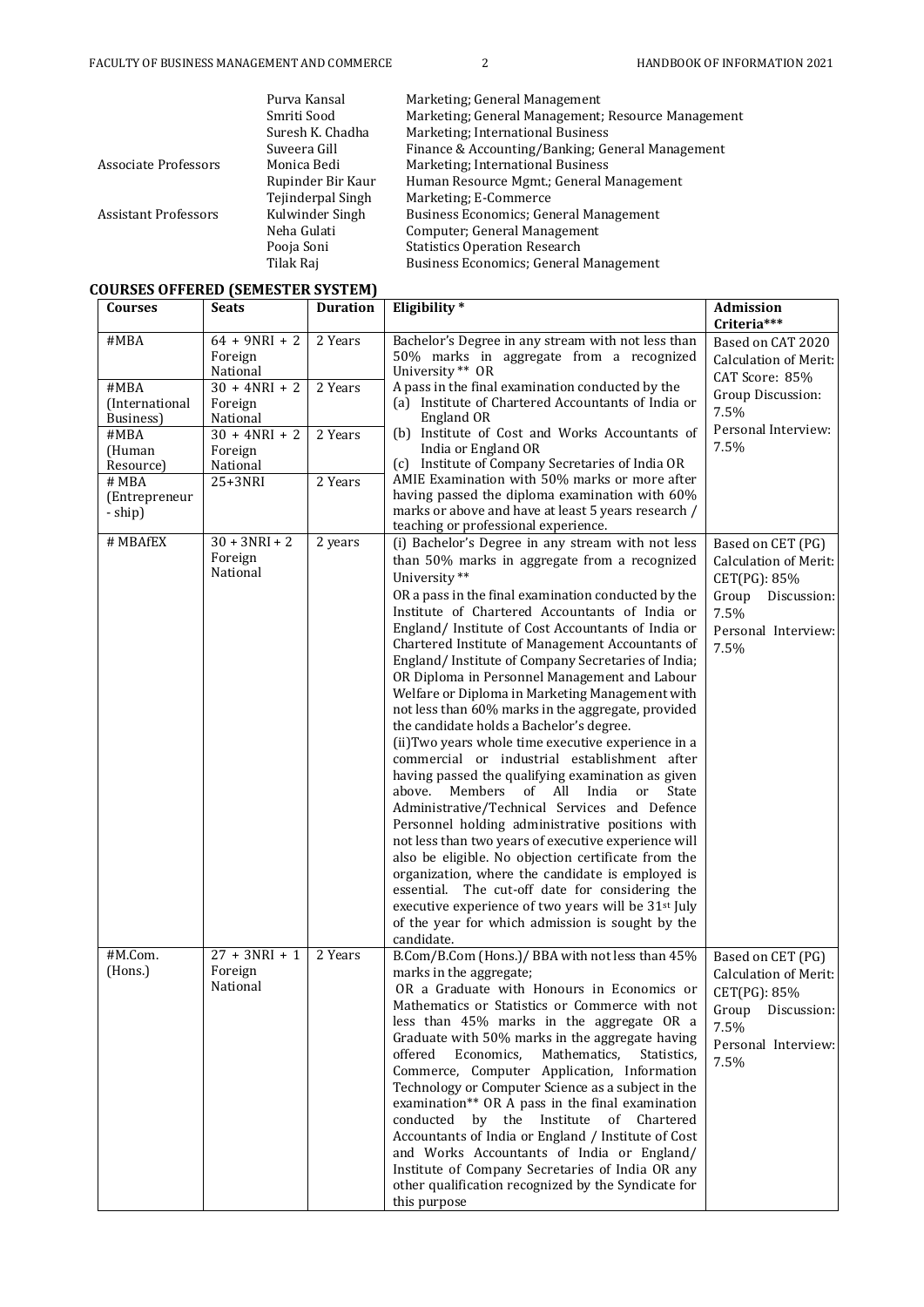| Ph.D                                                                                                                         | $20+1***$                                                  | 3-6 Years | See M.Phil/Ph.D. Prospectus 2021                                                   |  |
|------------------------------------------------------------------------------------------------------------------------------|------------------------------------------------------------|-----------|------------------------------------------------------------------------------------|--|
|                                                                                                                              | #Under Honours School System at UBS w.e.f. 2019-2021 Batch |           |                                                                                    |  |
|                                                                                                                              |                                                            |           | *5% Concession is admissible in eligibility requirement to SC/ST/BC/PwD candidates |  |
| **Provided that in case of candidates having Bachelor's degree of the University through Modern Indian Languages             |                                                            |           |                                                                                    |  |
| [Hindi/Urdu/Punjabi(Gurumukhi script)] and/or in a Classical Language (Sanskrit/Persian/Arabic) or degree of any other       |                                                            |           |                                                                                    |  |
| University obtained in the same manner recognized by the Syndicate; 50% marks in the aggregate shall be calculated by        |                                                            |           |                                                                                    |  |
| taking into account full percentage of marks in all the papers in Language excluding the additional optional papers English  |                                                            |           |                                                                                    |  |
| and Elective subject taken together                                                                                          |                                                            |           |                                                                                    |  |
| *** The candidates will be called for Group Discussion and Personal Interview on the basis of their score in the CAT subject |                                                            |           |                                                                                    |  |
| to the condition that they secure a minimum 10% score (5% in case of SC/ST/BC/PwD candidates) in each component of           |                                                            |           |                                                                                    |  |
| CAT.                                                                                                                         |                                                            |           |                                                                                    |  |

NRI candidates not residing in India and thereby unable to avail of the above admission process will be required to submit valid score of GMAT, which will be treated at par with the combined score of Written Test (CAT), Conducted by IIM, Group Discussion and personal interview conducted by University Business School, Panjab University, Chandigarh.

\*\*\*\* one seat reserved for regular teachers of PU campus and affiliated colleges to Panjab University/UGC Rajiv Gandhi National Fellow/Sponsored Foreign Students holding valid research visa under ICCR

## **TITLE OF SYLLABI:** Detailed Course Curriculum is available at **[www.puchd.ac.in/syllabus.php](http://www.puchd.ac.in/syllabus.php)**

#### **MBA (Under Honours School System at UBS w.e.f. 2019-2021 Batch)**

| Semester-I                     | Semester-II                                     |
|--------------------------------|-------------------------------------------------|
| Business Economics             | <b>Business Environment</b>                     |
| <b>Business Statistics</b>     | Human Recourse Management                       |
| <b>Management Accounting</b>   | <b>Operations Management</b>                    |
| Organizational Behaviour       | <b>Financial Management</b>                     |
| Marketing Management           | <b>Legal Aspect of Business</b>                 |
| Workshop on Business Computing | Summer Training Report and viva-voce*           |
| Workshop on Business Research  | Comprehensive viva-voce**                       |
|                                | Workshop on Business Communication              |
|                                | Workshop on Multivariate Statistical Techniques |

*At the end of the examination of 2nd Semester the students will undergo compulsory summer training for a period of 6-8 weeks. Every student will submit the Summer Training Report within two weeks from the start of teaching for 3rd Semester.*

*\*\*Comprehensive Viva-Voce of 2nd Semester would be based on papers taught in 1st and 2nd Semester*

| Semester-III                                                                               | Semester-IV                                                       |  |
|--------------------------------------------------------------------------------------------|-------------------------------------------------------------------|--|
| Strategic Management                                                                       | Comprehensive Viva-Voce***                                        |  |
|                                                                                            | Human Values and Business Ethics                                  |  |
|                                                                                            | Major Project#                                                    |  |
| Student are to opt for two groups out of the groups                                        | Student to continue with the two groups opted by them in          |  |
| offered. And further in one group opted by them they are                                   | third semester and further in each group opted by them they       |  |
| to opt for three papers out of the papers offered. In the                                  | are to opt for two papers out of the papers offered.              |  |
| other group they are to opt for two papers out of the                                      |                                                                   |  |
| papers offered.                                                                            |                                                                   |  |
| Group A:<br>Entrepreneurship<br>General<br>and                                             | Group A: Entrepreneurship and General Management                  |  |
| <b>Management</b>                                                                          |                                                                   |  |
| Entrepreneurial Development and New enterprise                                             | Managing<br>Strategic<br>Implementation<br>and<br><b>Business</b> |  |
| Management                                                                                 | Transformation                                                    |  |
| <b>Entrepreneurial Finance</b>                                                             | <b>Managing Teams</b>                                             |  |
| Infrastructure and Project Finance                                                         | Managing Global Enterprise                                        |  |
| Tax planning for Entrepreneurs                                                             | Organization Structure and Design                                 |  |
| <b>Investing in Private Equity</b>                                                         |                                                                   |  |
| Marketing for Entrepreneurship                                                             |                                                                   |  |
| Legal and Government Policy consideration in new                                           |                                                                   |  |
| enterprise                                                                                 |                                                                   |  |
| <b>Group B:Finance</b>                                                                     | <b>Group B: Finance</b>                                           |  |
| <b>Financial Statement Analysis</b>                                                        | <b>Strategic Cost Management</b>                                  |  |
| <b>Financial Engineering</b>                                                               | <b>International Financial Management</b>                         |  |
| Management of Financial Services                                                           | <b>Behavioural Finance</b>                                        |  |
| <b>Investment Management</b>                                                               | Corporate Governance                                              |  |
| <b>Management Control Systems</b>                                                          |                                                                   |  |
| Project Planning, Analysis and Management                                                  |                                                                   |  |
| Corporate tax planning                                                                     |                                                                   |  |
| Group C: Information Technology & Operations                                               | Group C: Information Technology<br>and<br><b>Operations</b>       |  |
| <b>Management</b><br>Mobile Commerce                                                       | <b>Management</b><br>Knowledge Management                         |  |
|                                                                                            | Management of Technology                                          |  |
| <b>Product Innovation in Technology Business</b><br><b>Business Process Re-Engineering</b> | <b>Business Intelligence</b>                                      |  |
|                                                                                            |                                                                   |  |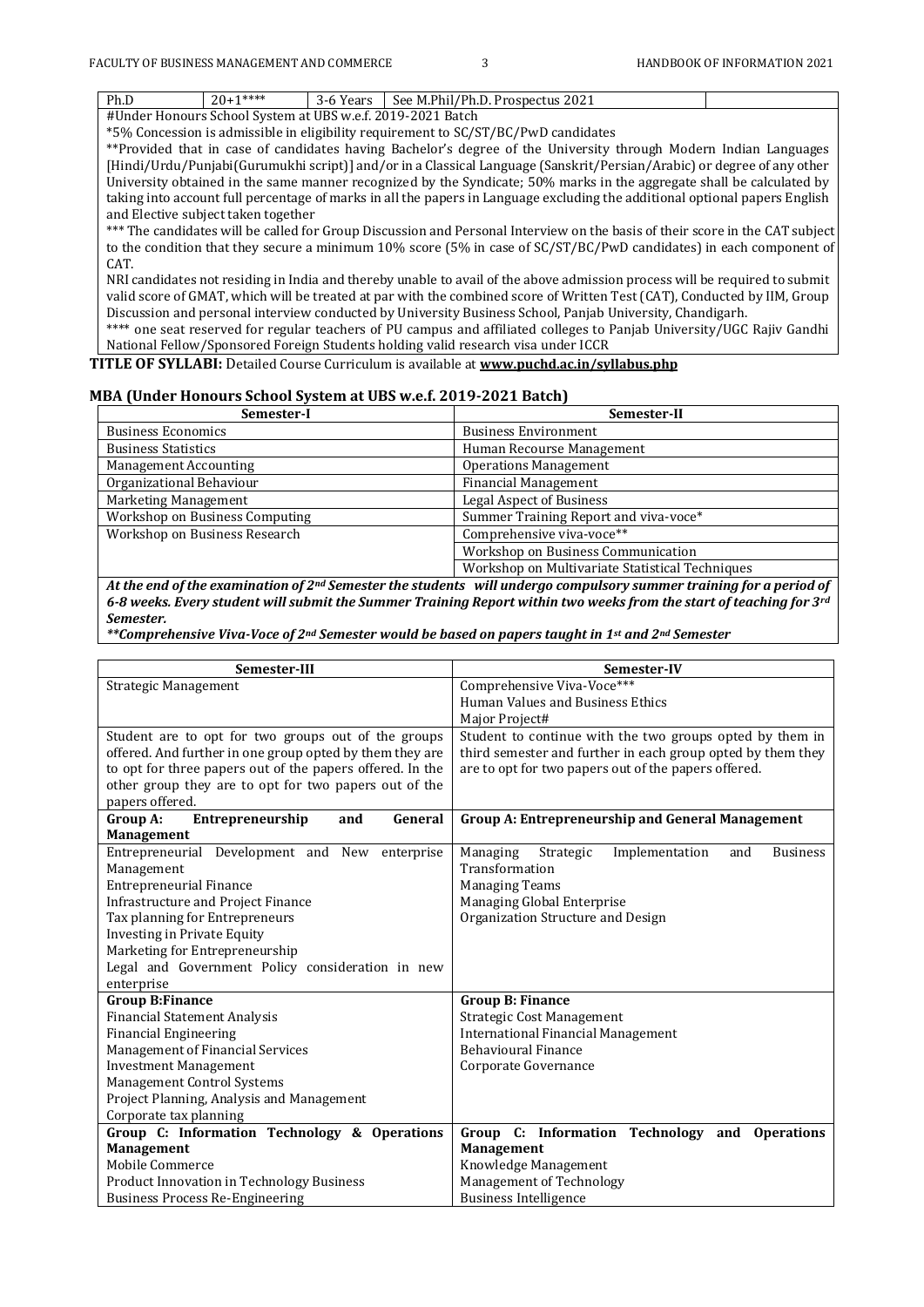| Systems Analysis and Design                                                                                                                   | <b>Total Quality Management</b>                       |
|-----------------------------------------------------------------------------------------------------------------------------------------------|-------------------------------------------------------|
| <b>Enterprise Resource Planning</b>                                                                                                           |                                                       |
| <b>Management Information Systems</b>                                                                                                         |                                                       |
| Integrating e-systems and Global Information system                                                                                           |                                                       |
| <b>Group D:Marketing</b>                                                                                                                      | <b>Group D: Marketing</b>                             |
| Advertising and Consumer Behaviour                                                                                                            | <b>Marketing of Services</b>                          |
| <b>Global Marketing Management</b>                                                                                                            | Workshop on Foreign Trade Documentation and Trade     |
| Marketing Research and Product Management                                                                                                     | Finance                                               |
| Global Supply Chain Management                                                                                                                | Customer Relationship Management and Sales Management |
| <b>Industrial and Rural Marketing</b>                                                                                                         | Application of Accounting and Finance in Marketing    |
| Data Analytics for Business                                                                                                                   |                                                       |
| Digital Marketing and Retail Management                                                                                                       |                                                       |
| <b>Group E: Human Resource Management</b>                                                                                                     | <b>Group E: Human Resource Management</b>             |
| Labour Legislation-I                                                                                                                          | Human Resource Information system                     |
| Strategic Human Resource Management                                                                                                           | Personal Effectiveness and Leadership                 |
| Performance and Compensation Management                                                                                                       | Workshop on Management of discipline and disciplinary |
| Organisation Development                                                                                                                      | proceedings                                           |
| Workshop on Training and Development                                                                                                          | Labour Legislation -II                                |
| <b>Comparative Industrial Relations</b>                                                                                                       |                                                       |
| Managing Corporate Social Responsibility                                                                                                      |                                                       |
| **** Comprehensive Viva-Voce of the 4 <sup>th</sup> Semester would be based on papers taught in 3 <sup>rd</sup> and 4 <sup>th</sup> semester. |                                                       |
| #Major Project would commence in 3rd semester but final marks would be awarded in 4th semester.                                               |                                                       |

## **MBA (IB)(Under Honours School System at UBS w.e.f. 2019-2021 Batch)**

| Semester-I                        | Semester-II                   | Semester-III                   | Semester-IV                         |
|-----------------------------------|-------------------------------|--------------------------------|-------------------------------------|
| Organizational Behavior<br>and    | <b>International Business</b> | Global Strategic<br>Man        | Cultural<br>Cross<br><b>Issues</b>  |
| International Human Resource      | Environment                   | agement                        | and International Business          |
| Management                        |                               |                                | Negotiations                        |
| Marketing Management              | International Financial       | Global Supply Chain            | International<br><b>Brand</b>       |
|                                   | Management                    | Management                     | Management                          |
| <b>Business Statistics</b>        | Workshop on Foreign           | <b>International Business</b>  | Comprehensive viva-voce             |
|                                   | Documentation<br>Trade        | Law                            |                                     |
|                                   | and Trade Finance             |                                |                                     |
| <b>Management Accounting</b>      | <b>Operations Research</b>    | Workshop on Sectoral           | Foreign Language- French            |
|                                   |                               | <b>Strategies for Exports</b>  |                                     |
| Seminar on Foreign Trade Policy   | Global<br>Marketing           | Seminar<br>on                  | <b>WTO</b><br>Seminar<br>and<br>on  |
| and Management                    | Management                    | <b>International Marketing</b> | <b>International Trade Policies</b> |
|                                   |                               | Research                       |                                     |
| Seminar on Micro economics        | Summer Training<br>and        | Foreign<br>Language-           | Major Project #                     |
|                                   | viva-voce                     | French                         |                                     |
| <b>Business</b><br>Workshop<br>on | Comprehensive<br>viva-        | Any two of following:          | Any two of the following:           |
| Computing                         | voce                          |                                |                                     |
| Workshop on Business Research     | Workshop on Business          | Seminar<br>Project<br>on       | <b>International Banking</b>        |
|                                   | Communication                 | Planning and Analysis          |                                     |
|                                   | Workshop<br>on                | Seminar on Corporate           | Technology<br>and<br>Strategic      |
|                                   | Multivariate<br>Statistical   | Restructuring and Re-          | Consulting                          |
|                                   | Techniques                    | engineering                    |                                     |
|                                   |                               | Seminar on                     | <b>International Accounting</b>     |
|                                   |                               | Entrepreneurship               |                                     |
|                                   |                               | Management                     |                                     |
|                                   |                               | Seminar On Regional            | <b>Total Quality Management</b>     |
|                                   |                               | <b>Economic Groupings</b>      |                                     |
|                                   |                               |                                | Digital Marketing                   |

## **MBA (HR) (Under Honours School System at UBS w.e.f. 2019-2021 Batch)**

| Semester-I                           | Semester-II                                   | Semester-III                         |  |
|--------------------------------------|-----------------------------------------------|--------------------------------------|--|
| <b>Economics for Human Resources</b> | Labour Legislation-I                          | Labour Legislation-II                |  |
| <b>Business Environment</b>          | <b>Industrial Relations and Labour Policy</b> | Strategic Human Resource Management  |  |
| Human Resource Management            | Marketing Management                          | Performance<br>Compensation<br>and   |  |
|                                      |                                               | Management                           |  |
| Management Accounting                | Production Management and Quantitative        | Organisation Development             |  |
|                                      | Techniques                                    |                                      |  |
| Organisational Behaviour             | Summer Training and Viva-Voce                 | Workshop on Training and Development |  |
| Workshop<br><b>Business</b><br>on    | Comprehensive Viva-Voce**                     | Workshop on Negotiating Skills and   |  |
| Computing                            |                                               | Participative Decision Making        |  |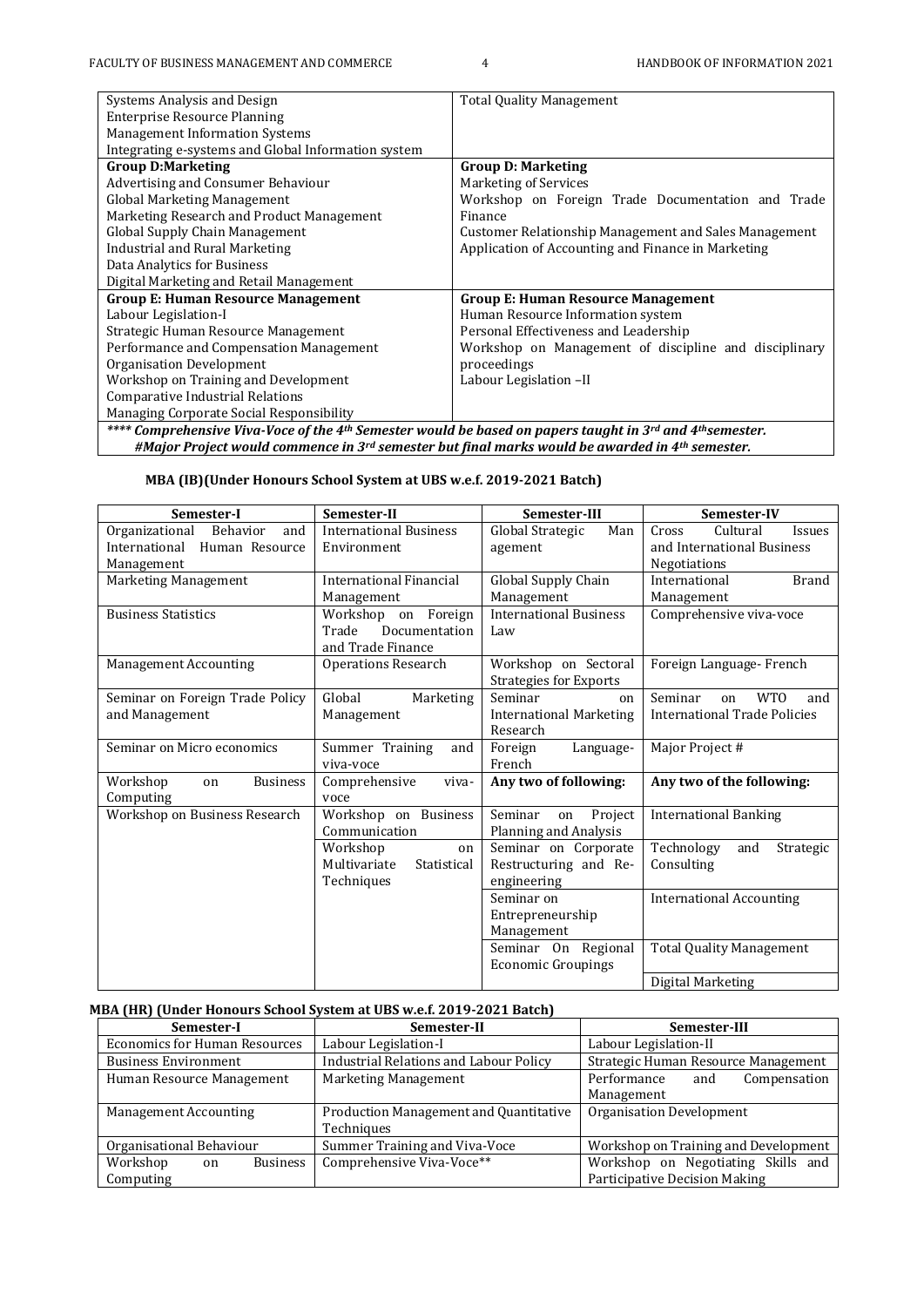$\overline{a}$ 

| Workshop on Business Research | Seminar on Management of Change    | Seminar on Social Security and Labour<br>Welfare |
|-------------------------------|------------------------------------|--------------------------------------------------|
|                               | Seminar on Human Resource Planning |                                                  |
|                               | Workshop on Qualitative Research   |                                                  |
|                               | Workshop on Business Communication |                                                  |

#### **SEMESTER-IV**

| ,,,,,,,,,,,,,,,,,,                                         |                                                     |
|------------------------------------------------------------|-----------------------------------------------------|
| Human Resource Information System                          | Any one of the following out of the papers offered: |
| Personal Effectiveness and Leadership                      | Workshop on Human Resource Valuation                |
| Workshop on Management of Discipline and Disciplinary      | <b>Total Quality Management</b>                     |
| proceedings                                                | <b>Stress Management</b>                            |
| Comprehensive viva-voce***                                 | Designing Organizations for Uncertain Environment   |
| Major Project#                                             | Dynamics of Trade Unions                            |
| Seminar on Ethics and Conduct of Business                  | Emotional Intelligence and Managerial Effectiveness |
| Seminar on Interpersonal skills and Transactional Analysis | Comparative Industrial Relations                    |
| Managing Corporate Social Responsibility                   | Managerial Competencies and Career Development      |
|                                                            | Workshop on Building Learning Organisations         |
|                                                            | Industrial Engineering                              |
|                                                            | Workshop on Secretarial Practice                    |

*\*At the end of the examination of 2nd Semester the students will undergo compulsory summer training for a period of 6-8 weeks. Every student will submit the Summer Training Report within two weeks from the start of teaching for 3rd Semester.*

*\*\*Comprehensive Viva-Voce of 2nd Semester would be based on papers taught in 1st and 2nd Semester. \*\*\*\*Comprehensive Viva-Voce of 4thSemester would be based on papers taught in 3rd and 4th Semester. # Major Project would commence in Third Semester, but final marks would be awarded in Fourth Semester.*

#### **MBA (Entrepreneurship) (Under Honours School System at UBS w.e.f. 2019-2021 Batch)\*\*\***

| Semester I                     | Semester II                                                                                                      |
|--------------------------------|------------------------------------------------------------------------------------------------------------------|
| <b>Business Economics</b>      | <b>Business Environment</b>                                                                                      |
| <b>Business Statistics</b>     | Human Resource Management                                                                                        |
| Management Accounting          | <b>Operations Management</b>                                                                                     |
| Organisational Behaviour       | <b>Financial Management</b>                                                                                      |
| Marketing Management           | Legal aspect of business                                                                                         |
| Workshop on Business Computing | Summer training report and viva-voce*                                                                            |
| Workshop on Business Research  | Comprehensive viva-voce**                                                                                        |
|                                | Workshop on business communication                                                                               |
|                                | Workshop on multi variate statistical techniques                                                                 |
|                                | At the end of the evamination of 2nd Comester the students shall undergo compulsory summer training for a period |

*At the end of the examination of 2nd Semester the students shall undergo compulsory summer training for a period of 6-8 weeks. Every student would be required to submit the Summer Training Report within two weeks from the start of teaching for 3rd Semester.*

*\*\*Comprehensive Viva-voce of 2nd Semester would be based on papers taught in 1st and 2nd Semester.*

*\*\*\*The syllabus of 3rd and 4th semester is under revision and it would be uploaded on the website in due course*

| <b>Semester III</b>                                                                                                                                                | <b>Semester IV</b>                                                                                                                                                        |  |  |
|--------------------------------------------------------------------------------------------------------------------------------------------------------------------|---------------------------------------------------------------------------------------------------------------------------------------------------------------------------|--|--|
| Strategic Management                                                                                                                                               | Comprehensive Viva-Voce****                                                                                                                                               |  |  |
|                                                                                                                                                                    | Human Values and Business Ethics                                                                                                                                          |  |  |
|                                                                                                                                                                    | *Major Project                                                                                                                                                            |  |  |
|                                                                                                                                                                    | Entrepreneurship Business Plan ***                                                                                                                                        |  |  |
| Students are required to opt for atleast three papers                                                                                                              | Students are required to select any two out of the                                                                                                                        |  |  |
| out of following papers offered and another two<br>papers from different groups offered selecting atleast<br>one paper from any two of the following three group:- | following papers offered. In addition, the students would<br>continue with the two groups opted by them in Third<br>Semester And further in each group opted by them they |  |  |
|                                                                                                                                                                    | are to opt for atleast one paper out of the paper offered.                                                                                                                |  |  |
|                                                                                                                                                                    |                                                                                                                                                                           |  |  |
| Entrepreneurial<br>Development and New<br>Enterprise                                                                                                               | Strategic<br>implementation<br>Managing<br><b>Business</b><br>and                                                                                                         |  |  |
| Management                                                                                                                                                         | Transformation                                                                                                                                                            |  |  |
| <b>Entrepreneurial Finance</b>                                                                                                                                     | <b>Managing Teams</b>                                                                                                                                                     |  |  |
| Infrastructure and Project Finance                                                                                                                                 | Managing Global Enterprise                                                                                                                                                |  |  |
| Tax Planning for Entrepreneurs                                                                                                                                     | Organisation Structure and Design                                                                                                                                         |  |  |
| Investing in Private Equity                                                                                                                                        | <b>Group A: Finance</b>                                                                                                                                                   |  |  |
| Marketing for Entrepreneurship                                                                                                                                     | Strategic Cost Management                                                                                                                                                 |  |  |
| Legal and Government Policy Considerations in New                                                                                                                  | <b>International Financial Management</b>                                                                                                                                 |  |  |
| Enterprise                                                                                                                                                         | <b>Behavioural Finance</b>                                                                                                                                                |  |  |
| <b>Group A: Finance</b>                                                                                                                                            | Corporate Governance                                                                                                                                                      |  |  |
| <b>Investment Management</b>                                                                                                                                       |                                                                                                                                                                           |  |  |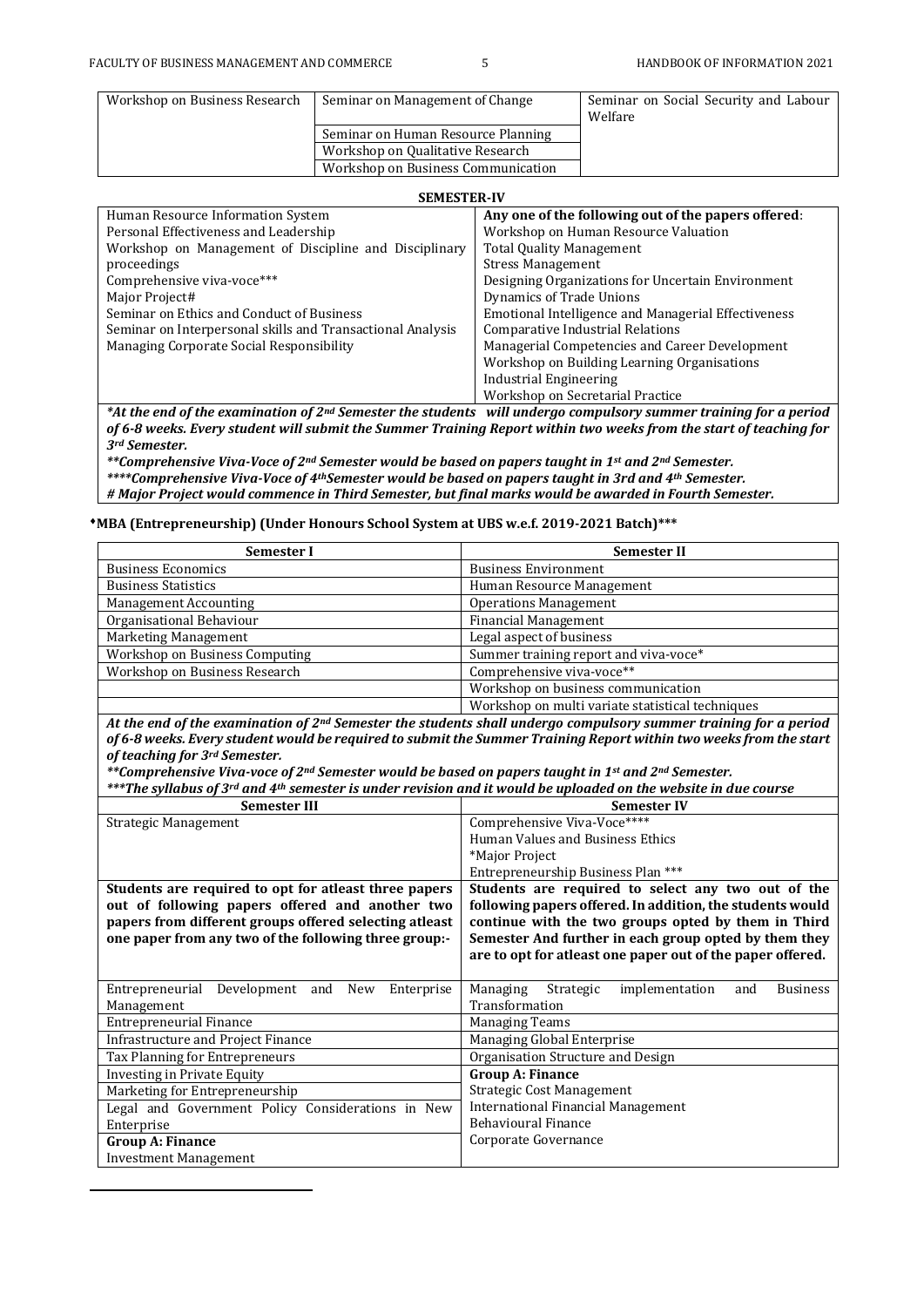| <b>Management Control Systems</b>                    |                                                         |  |
|------------------------------------------------------|---------------------------------------------------------|--|
| Project Planning, Analysis & Management              |                                                         |  |
| Group B: Information Technology & Operations         | <b>Group B: Information Technology &amp; Operations</b> |  |
| <b>Management</b>                                    |                                                         |  |
| <b>Product Innovation in Technology Business</b>     | Knowledge Management                                    |  |
| Business Process Re-engineering                      | Management of Technology                                |  |
| Integrating E-Systems and Global Information Systems | <b>Business Intelligence</b>                            |  |
|                                                      | <b>Total Quality Management</b>                         |  |
| <b>Group C: Marketing:</b>                           | <b>Group C: Marketing</b>                               |  |
| Marketing Research & Product Management              | Marketing of Services                                   |  |
| Data Analytics for Business                          | Workshop on Foreign Trade Documentation and Trade       |  |
| Digital Marketing and Retail Management              | Finance                                                 |  |
|                                                      | Application of Accounting and Finance in Marketing      |  |

*\*\*\*\*Comprehensive Viva-Voce Of 4thSemester would be based on papers taught in 3rd and 4thSemester. \*\*\*The Entrepreneurship Business Plan shall commence in the Third Semester and final marks would be awarded in the fourth Semester.*

*# Students would be expected to undertake Assignments/Projects related to Entrepreneurship in the different subjects taught to them particularly in the 3rdand 4th Semester.* 

*# Major Project would commence in 3rd Semester, but final marks would be awarded in the 4th Semester.*

**M.Com (Hons)(Under Honours School System at UBS w.e.f. 2019-2021 Batch)**

| Semester-I                                                                                                            | Semester-II                               |  |  |
|-----------------------------------------------------------------------------------------------------------------------|-------------------------------------------|--|--|
| Organisational Behaviour                                                                                              | <b>Marketing Management</b>               |  |  |
| <b>Business Economics</b>                                                                                             | Human Resource Management                 |  |  |
| <b>Business Statistics</b>                                                                                            | Operations and Material Management        |  |  |
| <b>Business Finance</b>                                                                                               | <b>Management Information Systems</b>     |  |  |
| <b>Business Computing</b>                                                                                             | Management of Financial Services          |  |  |
| <b>Business Environment</b>                                                                                           | Summer Training and viva-voce*            |  |  |
| Workshop on Business Communication                                                                                    | Seminar on Accounting Theory and Practice |  |  |
| Workshop on Business Research                                                                                         | Seminar on Microfinance Management        |  |  |
| *At the end of the examination of $2^{nd}$ Semester the students will undergo compulsory summer training for a period |                                           |  |  |
| of 6-8 weeks. Every student will submit the Summer Training Report within two weeks from the start of teaching for    |                                           |  |  |
| 3rd Semester.                                                                                                         |                                           |  |  |

| Semester-III                                                                                        | Semester-IV                                             |
|-----------------------------------------------------------------------------------------------------|---------------------------------------------------------|
| <b>Business Strategy</b>                                                                            | Corporate Governance                                    |
| <b>Advanced Auditing</b>                                                                            | <b>Corporate Tax Planning</b>                           |
| Seminar on Corporate Restructuring                                                                  | Comprehensive Viva-Voce ****                            |
| Workshop on Teaching Theory and Practice                                                            | Major Project #                                         |
| Choose any two subjects each from any two Groups of                                                 | To continue with the same two Groups of Electives opted |
| <b>Electives out of the offered Groups</b>                                                          | in the 3rd Semester                                     |
| <b>Group I: Accounting-I</b>                                                                        | <b>Group I: Accounting-II</b>                           |
| <b>Strategic Cost Management</b>                                                                    | Management Control Systems                              |
| <b>International Accounting</b>                                                                     | <b>Financial Statement Analysis</b>                     |
| <b>Forensic Accounting</b>                                                                          |                                                         |
| Group II: Finance -I                                                                                | <b>Group II: Finance-II</b>                             |
| <b>International Financial Management</b>                                                           | Project Planning, Analysis and Management               |
| <b>Investment Management</b>                                                                        | <b>Financial Engineering</b>                            |
| <b>Behavioral Finance</b>                                                                           |                                                         |
| <b>Group III: Banking and Insurance-I</b>                                                           | <b>Group III: Banking and Insurance II</b>              |
| <b>Bank Management</b>                                                                              | <b>International Banking</b>                            |
| <b>Insurance Management</b>                                                                         | <b>Actuarial Practice</b>                               |
| Microfinance and Rural Credit                                                                       |                                                         |
| <b>Group IV: Business Law-I</b>                                                                     | <b>Group IV: Business Law II</b>                        |
| Socio-Economic Environmental Laws                                                                   | <b>Intellectual Property Laws</b>                       |
| <b>Industrial Laws</b>                                                                              | E-Security and Cyber Laws                               |
| Marketing Laws                                                                                      |                                                         |
| <b>Group V: Entrepreneurship and Family Business-I</b>                                              | <b>Group V: Entrepreneurship and Family Business II</b> |
| Entrepreneurial Development and New Enterprise                                                      | Marketing for Entrepreneurship                          |
| Management                                                                                          | Managing Strategic Implementation and Business          |
| <b>Entrepreneurial Finance</b>                                                                      | Transformation                                          |
| Legal and Government Policy considerations in new                                                   |                                                         |
| enterprise.                                                                                         |                                                         |
| ****Comprehensive Viva-Voce of 4nd Semester would be based on papers taught in 3rdand 4th Semester. |                                                         |

*# Major Project would commence in Third Semester, but final marks would be awarded in Fourth Semester.*

**MBAfEX (Under Honours School System at UBS w.e.f. 2019-2021 Batch)**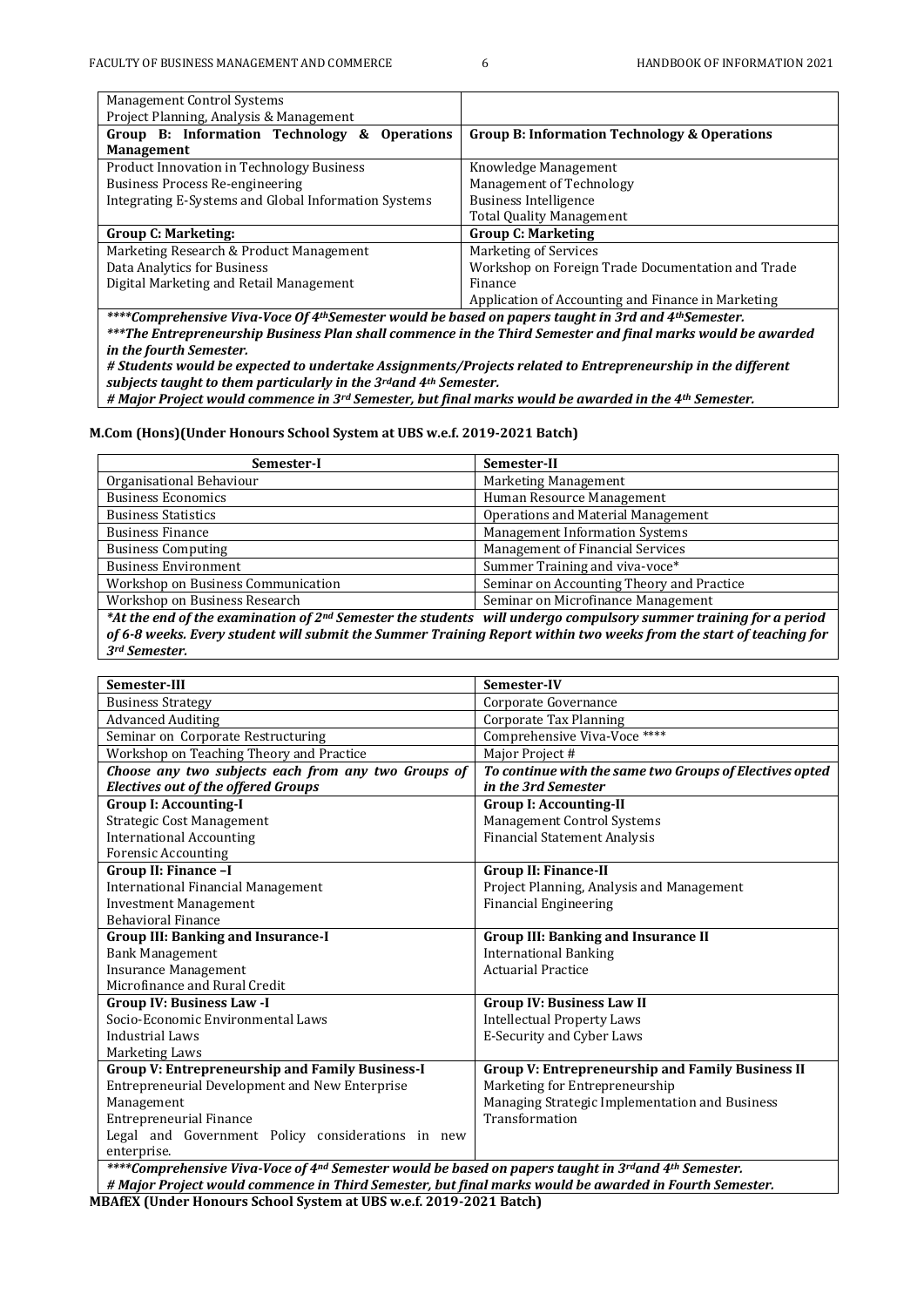| Semester-I                                                                                         | Semester-II                                     |
|----------------------------------------------------------------------------------------------------|-------------------------------------------------|
| <b>Business Economics</b>                                                                          | <b>Business Environment</b>                     |
| <b>Business Statistics</b>                                                                         | Human Resource Management                       |
| <b>Management Accounting</b>                                                                       | <b>Operations Management</b>                    |
| Organisational Behaviour                                                                           | <b>Financial Management</b>                     |
| Marketing Management                                                                               | <b>Legal Aspect of Business</b>                 |
| Workshop on Business Computing                                                                     | Comprehensive viva - voce**                     |
| Workshop on Business Research                                                                      | Workshop on Business Communication              |
|                                                                                                    | Workshop on Multivariate statistical Techniques |
| **Comprehensive Viva-Voce of 2nd Semester would be based on papers taught in 1st and 2nd Semester. |                                                 |
| <b>Semester III</b>                                                                                | <b>Semester IV</b>                              |
| Strategic Management                                                                               | Comprehensive viva-voce****                     |

**PLACEMENT:** The Summer Internship Season for 2018-2019 witnessed participation from a plethora of reputed companies that extended internship offers to 86 students across various domains, profile and geographies. HDFC Bank, Kotak Mahindra Bank, OYO Rooms, uTrade, Volvo Eicher were some of the promonent recruiters. The final placements for the batch 2018-19 concluded on a jubilant note as a total of 114 students received job offer from companies in functions of their choice. Tolaram Group, HSBC, E & Y, Paisabazar, Trident, Aircel, Clicklabs, Café Coffee Day, Dell, E-Clerx, Finzera, General Motors, Futures First HDFC, ICICI, Infosys, Kotak Mahindra Bank KPMG Global, Religare Finvest, SBI Life Insurance, The Smart Cube, Volvo Eicher and Wipro. The maximum package 53 Lakh was offered to the students and the average package was 12.5.

**ALUMNI RELATIONS:** In the academic year 2018-2019 University Business School welcomed several distinguished corporate personalities and alumni from various batches for corporate interactions with the students. The top executives from various organizations like Religare, Vodafone, DHFL, IBM, Eidelweiss, Korn Ferry, ITC Hotels, Reliance Industries Limited etc interacted with the students. Golden Jubilee of the commencement of MBA Program at UBS was celebrated on October, 06, 2018 (alongwith Silver Jubilee reunion of 1993 Batch).

**CONVOCATION:** The UBS organized its first departmental level convocation on October 06, 2018.

# **UNIVERSITY INSTITUTE OF APPLIED MANAGEMENT SCIENCES**

#### **ABOUT THE INSTITUTE**

UIAMS offers management programmes in sectoral areas and streams so as to fulfill industry needs and requirements for specialized managerial skills.

### **Salient Features of the Institute:**

- (a) UIAMS is in furtherance of University's vision of developing emerging areas as nodal centres of Excellence in applied fields.
- (b) Cardinal Principle of Delivery System: 70:30 ratio of Management and Sectoral inputs.
- (c) Delivery and Evaluation at UIAMS is a mix of Theory & Practice.
- (d) Association with Industry through invited talks, guest faculty, evaluation of projects.
- (e) Institute is inter-disciplinary drawing from rich reservoir of talent available not only from University Business School (UBS) but also sectoral Departments like University Institute of Pharmaceutical Sciences (UIPS), Dr. Harvansh Singh Judge Institute of Dental Sciences & Hospital, University Institute of Engineering & Technology (UIET), Department of Economics, Department of Statistics, Department of Computer Sciences and Dr.S.S.B. University Institute of Chemical Engineering & Technology.

| <b>FACULTY</b>       |                                |                                                                   |  |  |
|----------------------|--------------------------------|-------------------------------------------------------------------|--|--|
| <b>Designation</b>   | <b>Name</b>                    | <b>Field of Research Specialization</b>                           |  |  |
| Professors           | Dean of University Instruction |                                                                   |  |  |
|                      | (Chairperson)                  |                                                                   |  |  |
|                      | Sanjeev Sharma                 | Strategic Management, Marketing Management, International         |  |  |
|                      |                                | <b>Business</b>                                                   |  |  |
|                      | Upasna Joshi Sethi             | Human Resource Management, Organisational Behaviour               |  |  |
| Associate Professors | Nishi Sharma                   | Financial Management, Investment Analysis & Portfolio Management, |  |  |
|                      |                                | Corporate Finance, Accounting, Banking                            |  |  |
|                      | Monika Aggarwal                | Banking, Entrepreneurship, Finance & Accounting                   |  |  |
| Assistant Professors | Anupreet Kaur Mavi             | Development Economics, Labour Economics                           |  |  |
|                      | Arunachal Khosla               | Organizational Behaviour, HRM                                     |  |  |
|                      | Nidhi Gautam                   | Information Systems, Telecommunications, Data Science, Data       |  |  |
|                      |                                | Wireless<br>Wireless<br>Communication,<br>Sensor<br>Networks.     |  |  |
|                      |                                | Communication, Information Technology, Data Analytics             |  |  |
|                      | Jagandeep Singh                | Marketing Management, Strategic Management                        |  |  |
|                      | Manu Sharma                    | Mergers & Acquisitions, Private Equity, Corporate Valuation       |  |  |
|                      |                                | and Financial Derivatives                                         |  |  |
|                      | Manjushri Sharma               | Hospital Management, Pharmaceutical Management,<br>Health         |  |  |
|                      |                                | Economics                                                         |  |  |
|                      | Ajay Kumar Dogra               | Hospital, Pharmaceutical Management, , Operations, HRM,           |  |  |
|                      |                                | Marketing                                                         |  |  |
|                      |                                |                                                                   |  |  |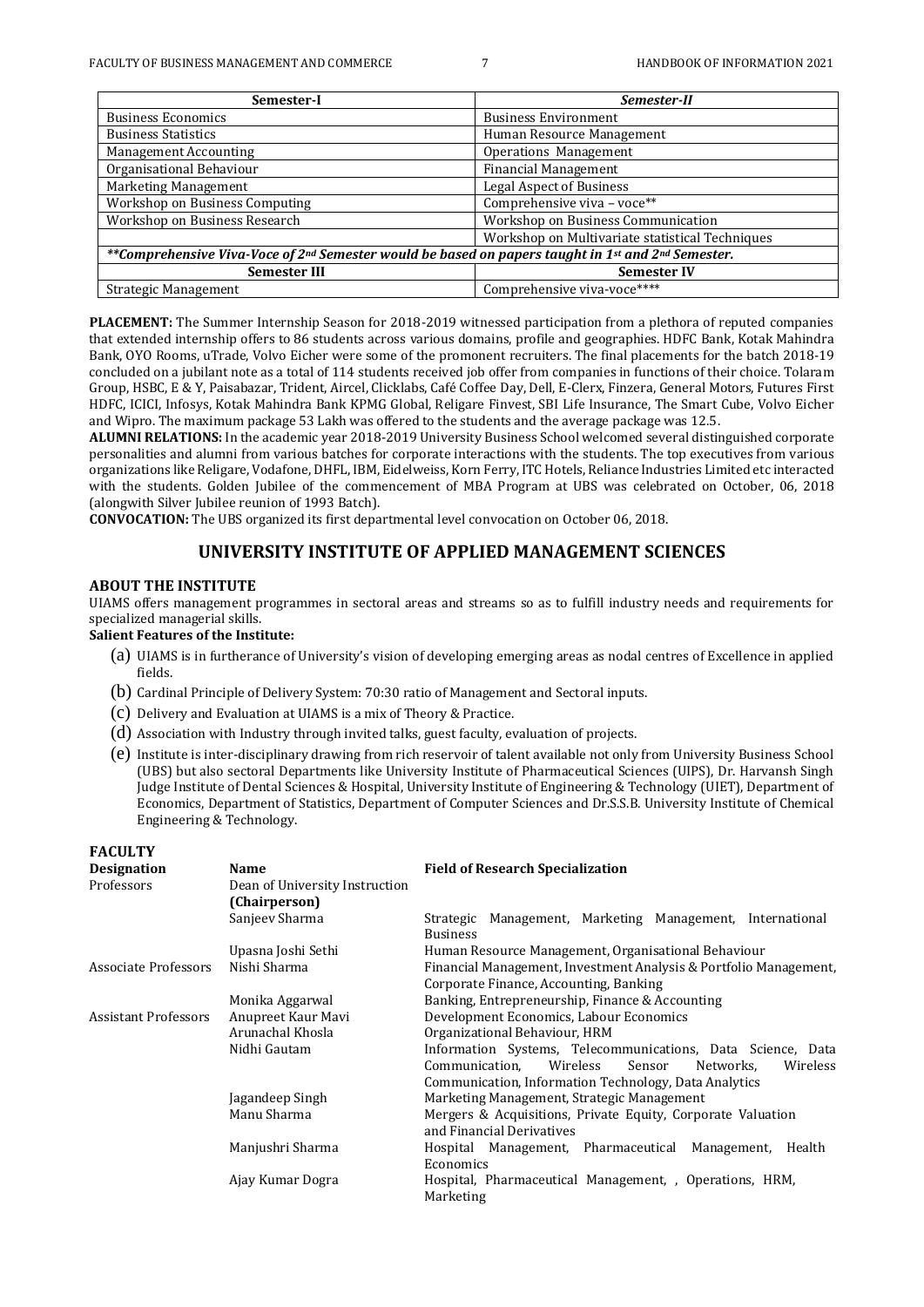**COURSES OFFERED (SEMESTER SYSTEM)**

Aman Khera Law & Management (HR), HRM, Infrastructural Management.<br>
Ranchita Sambyal Information Technology, Telecommunication Mgt., Digita Ranchita Sambyal Information Technology, Telecommunication Mgt., Digital Marketing, Operation Management Naveen Kumar Finance, Infrastructure Management & Banking Harsh Tuli North Strategy, International Business, Marketing

| <b>Based on MET</b><br>$45 + 5NRI + 2$<br>2 Years<br>Passed one of the following examinations from a<br>Management)<br>recognized University:<br>Foreign<br>A Bachelor's or Master's Degree in any discipline<br>National<br>Calculation of Merit:<br>2 Years<br>of Panjab University or of any other recognized<br>MET: 85%<br>45+5NRI+2<br>MBA (Banking &<br>Group Discussion:<br>University as equivalent thereto with atleast<br>Foreign<br>Insurance<br>50%* marks in aggregate.<br>7.5% Personal<br>Management)<br>National<br>Provided that in case of candidates having<br>Interview: 7.5 %<br>Bachelor's degree of the University through<br>MBA (Capital<br>22+3NRI+1<br>2 Years<br>Modern Indian Languages [Hindi/Urdu/Punjabi<br>Markets)<br>Foreign<br>(Gurumukhi Script)] and/or in a classical<br>National<br>language (Sanskrit/ Persian/Arabic) or degree of<br>any other university obtained in the same<br>manner recognized by the Syndicate, 50% marks<br>in the aggregate shall be calculated by taking into<br>account full percentage of marks in all the papers<br>in Language excluding the additional optional<br>paper, English and the elective subject taken<br>together. OR Pass in final examination conducted<br>by the Institute of Chartered Accountants of India<br>or England/the Institute of Cost and Works<br>Accountants of India or England / Institute of<br>Company Secretaries of India. OR AMIE<br>Examination with 50% marks or more after<br>having passed the diploma examinations with<br>60% marks or above & have atleast 5 years<br>research / teaching or professional experience.<br>22+3NRI+1<br>2 Years<br>MBA (I.T.&<br>Bachelor's degree in Engineering / Technology,<br>Telecommunications<br>Foreign<br>i.e. B.E. / B.Tech. (in any Branch) with minimum<br>50%* marks in the aggregate. OR<br>Management)<br>National<br>Bachelor's Degree in any Science subject with<br>$22 + 3NRI + 1$<br>2 Years<br><b>MBA</b><br>Physics and / or Mathematics with minimum<br>(Infrastructural<br>Foreign<br>50%* marks in the aggregate. OR<br>National<br>Management)<br>Bachelor's in Computer Application (BCA) of<br>Panjab University or of any other University<br>recognized by the Panjab University as<br>equivalent thereto with atleast 50%* marks in<br>the aggregate. OR AMIE Examination with 50%<br>marks or more after having passed the diploma<br>examinations with 60% marks or above and have<br>atleast 5 years research / teaching or<br>professional experience.<br>with<br>MBA<br>$22+3NRI$ +1 2 Years<br>Bachelor's<br>degree in Pharmacy<br>minimum 50%* marks in the aggregate.<br>(Pharmaceutical<br>Foreign<br>National<br>Management)<br>0R<br>M.B.B.S. with minimum 50%* marks OR<br>Bachelor's Degree in any Science subject<br>with 50%* marks in the aggregate and Diploma in<br>Pharmacy with minimum 50% * marks. OR B.Sc<br>B.Sc.<br>(Biotechnology)/<br>(Medical)/<br>B.Sc.<br>(Biochemistry) with at least 50%* marks in the<br>aggregate<br>MBBS / BDS / BAMS / BHMS / B.Pharmacy / B.Sc.<br>MBA (Hospital<br>$22 + 3NRI + 1$<br>2 Years<br>Management)<br>Foreign<br>(Nursing)<br>Bachelor of Physiotherapy<br>$\sqrt{2}$<br>National<br>(BPT)/B.Voc. (Hospital Management) of Panjab<br>University or a degree of any other University<br>which has been recognized by the Syndicate as<br>equivalent thereto with not less than 50% marks<br>in the aggregate OR B.Sc (Medical)/B.Sc.<br>(Biotechnology) / B.Sc. (Biochemistry) with at<br>least 50%* marks in the aggregate. | Course             | <b>Seats</b> | <b>Duration</b> | Eligibility* | <b>Admission Criteria</b> |
|------------------------------------------------------------------------------------------------------------------------------------------------------------------------------------------------------------------------------------------------------------------------------------------------------------------------------------------------------------------------------------------------------------------------------------------------------------------------------------------------------------------------------------------------------------------------------------------------------------------------------------------------------------------------------------------------------------------------------------------------------------------------------------------------------------------------------------------------------------------------------------------------------------------------------------------------------------------------------------------------------------------------------------------------------------------------------------------------------------------------------------------------------------------------------------------------------------------------------------------------------------------------------------------------------------------------------------------------------------------------------------------------------------------------------------------------------------------------------------------------------------------------------------------------------------------------------------------------------------------------------------------------------------------------------------------------------------------------------------------------------------------------------------------------------------------------------------------------------------------------------------------------------------------------------------------------------------------------------------------------------------------------------------------------------------------------------------------------------------------------------------------------------------------------------------------------------------------------------------------------------------------------------------------------------------------------------------------------------------------------------------------------------------------------------------------------------------------------------------------------------------------------------------------------------------------------------------------------------------------------------------------------------------------------------------------------------------------------------------------------------------------------------------------------------------------------------------------------------------------------------------------------------------------------------------------------------------------------------------------------------------------------------------------------------------------------------------------------------------------------------------------------------------------------------------------------------------------------------------------------------------------------------------------------------------------------------------------------------------------------------------------------------------------------------------------------------------------------------------------------------------------------------------------------------------------------------|--------------------|--------------|-----------------|--------------|---------------------------|
|                                                                                                                                                                                                                                                                                                                                                                                                                                                                                                                                                                                                                                                                                                                                                                                                                                                                                                                                                                                                                                                                                                                                                                                                                                                                                                                                                                                                                                                                                                                                                                                                                                                                                                                                                                                                                                                                                                                                                                                                                                                                                                                                                                                                                                                                                                                                                                                                                                                                                                                                                                                                                                                                                                                                                                                                                                                                                                                                                                                                                                                                                                                                                                                                                                                                                                                                                                                                                                                                                                                                                                              | <b>MBA</b> (Retail |              |                 |              |                           |
|                                                                                                                                                                                                                                                                                                                                                                                                                                                                                                                                                                                                                                                                                                                                                                                                                                                                                                                                                                                                                                                                                                                                                                                                                                                                                                                                                                                                                                                                                                                                                                                                                                                                                                                                                                                                                                                                                                                                                                                                                                                                                                                                                                                                                                                                                                                                                                                                                                                                                                                                                                                                                                                                                                                                                                                                                                                                                                                                                                                                                                                                                                                                                                                                                                                                                                                                                                                                                                                                                                                                                                              |                    |              |                 |              |                           |
|                                                                                                                                                                                                                                                                                                                                                                                                                                                                                                                                                                                                                                                                                                                                                                                                                                                                                                                                                                                                                                                                                                                                                                                                                                                                                                                                                                                                                                                                                                                                                                                                                                                                                                                                                                                                                                                                                                                                                                                                                                                                                                                                                                                                                                                                                                                                                                                                                                                                                                                                                                                                                                                                                                                                                                                                                                                                                                                                                                                                                                                                                                                                                                                                                                                                                                                                                                                                                                                                                                                                                                              |                    |              |                 |              |                           |
|                                                                                                                                                                                                                                                                                                                                                                                                                                                                                                                                                                                                                                                                                                                                                                                                                                                                                                                                                                                                                                                                                                                                                                                                                                                                                                                                                                                                                                                                                                                                                                                                                                                                                                                                                                                                                                                                                                                                                                                                                                                                                                                                                                                                                                                                                                                                                                                                                                                                                                                                                                                                                                                                                                                                                                                                                                                                                                                                                                                                                                                                                                                                                                                                                                                                                                                                                                                                                                                                                                                                                                              |                    |              |                 |              |                           |
|                                                                                                                                                                                                                                                                                                                                                                                                                                                                                                                                                                                                                                                                                                                                                                                                                                                                                                                                                                                                                                                                                                                                                                                                                                                                                                                                                                                                                                                                                                                                                                                                                                                                                                                                                                                                                                                                                                                                                                                                                                                                                                                                                                                                                                                                                                                                                                                                                                                                                                                                                                                                                                                                                                                                                                                                                                                                                                                                                                                                                                                                                                                                                                                                                                                                                                                                                                                                                                                                                                                                                                              |                    |              |                 |              |                           |
|                                                                                                                                                                                                                                                                                                                                                                                                                                                                                                                                                                                                                                                                                                                                                                                                                                                                                                                                                                                                                                                                                                                                                                                                                                                                                                                                                                                                                                                                                                                                                                                                                                                                                                                                                                                                                                                                                                                                                                                                                                                                                                                                                                                                                                                                                                                                                                                                                                                                                                                                                                                                                                                                                                                                                                                                                                                                                                                                                                                                                                                                                                                                                                                                                                                                                                                                                                                                                                                                                                                                                                              |                    |              |                 |              |                           |
|                                                                                                                                                                                                                                                                                                                                                                                                                                                                                                                                                                                                                                                                                                                                                                                                                                                                                                                                                                                                                                                                                                                                                                                                                                                                                                                                                                                                                                                                                                                                                                                                                                                                                                                                                                                                                                                                                                                                                                                                                                                                                                                                                                                                                                                                                                                                                                                                                                                                                                                                                                                                                                                                                                                                                                                                                                                                                                                                                                                                                                                                                                                                                                                                                                                                                                                                                                                                                                                                                                                                                                              |                    |              |                 |              |                           |
|                                                                                                                                                                                                                                                                                                                                                                                                                                                                                                                                                                                                                                                                                                                                                                                                                                                                                                                                                                                                                                                                                                                                                                                                                                                                                                                                                                                                                                                                                                                                                                                                                                                                                                                                                                                                                                                                                                                                                                                                                                                                                                                                                                                                                                                                                                                                                                                                                                                                                                                                                                                                                                                                                                                                                                                                                                                                                                                                                                                                                                                                                                                                                                                                                                                                                                                                                                                                                                                                                                                                                                              |                    |              |                 |              |                           |
|                                                                                                                                                                                                                                                                                                                                                                                                                                                                                                                                                                                                                                                                                                                                                                                                                                                                                                                                                                                                                                                                                                                                                                                                                                                                                                                                                                                                                                                                                                                                                                                                                                                                                                                                                                                                                                                                                                                                                                                                                                                                                                                                                                                                                                                                                                                                                                                                                                                                                                                                                                                                                                                                                                                                                                                                                                                                                                                                                                                                                                                                                                                                                                                                                                                                                                                                                                                                                                                                                                                                                                              |                    |              |                 |              |                           |
|                                                                                                                                                                                                                                                                                                                                                                                                                                                                                                                                                                                                                                                                                                                                                                                                                                                                                                                                                                                                                                                                                                                                                                                                                                                                                                                                                                                                                                                                                                                                                                                                                                                                                                                                                                                                                                                                                                                                                                                                                                                                                                                                                                                                                                                                                                                                                                                                                                                                                                                                                                                                                                                                                                                                                                                                                                                                                                                                                                                                                                                                                                                                                                                                                                                                                                                                                                                                                                                                                                                                                                              |                    |              |                 |              |                           |
|                                                                                                                                                                                                                                                                                                                                                                                                                                                                                                                                                                                                                                                                                                                                                                                                                                                                                                                                                                                                                                                                                                                                                                                                                                                                                                                                                                                                                                                                                                                                                                                                                                                                                                                                                                                                                                                                                                                                                                                                                                                                                                                                                                                                                                                                                                                                                                                                                                                                                                                                                                                                                                                                                                                                                                                                                                                                                                                                                                                                                                                                                                                                                                                                                                                                                                                                                                                                                                                                                                                                                                              |                    |              |                 |              |                           |
|                                                                                                                                                                                                                                                                                                                                                                                                                                                                                                                                                                                                                                                                                                                                                                                                                                                                                                                                                                                                                                                                                                                                                                                                                                                                                                                                                                                                                                                                                                                                                                                                                                                                                                                                                                                                                                                                                                                                                                                                                                                                                                                                                                                                                                                                                                                                                                                                                                                                                                                                                                                                                                                                                                                                                                                                                                                                                                                                                                                                                                                                                                                                                                                                                                                                                                                                                                                                                                                                                                                                                                              |                    |              |                 |              |                           |
|                                                                                                                                                                                                                                                                                                                                                                                                                                                                                                                                                                                                                                                                                                                                                                                                                                                                                                                                                                                                                                                                                                                                                                                                                                                                                                                                                                                                                                                                                                                                                                                                                                                                                                                                                                                                                                                                                                                                                                                                                                                                                                                                                                                                                                                                                                                                                                                                                                                                                                                                                                                                                                                                                                                                                                                                                                                                                                                                                                                                                                                                                                                                                                                                                                                                                                                                                                                                                                                                                                                                                                              |                    |              |                 |              |                           |
|                                                                                                                                                                                                                                                                                                                                                                                                                                                                                                                                                                                                                                                                                                                                                                                                                                                                                                                                                                                                                                                                                                                                                                                                                                                                                                                                                                                                                                                                                                                                                                                                                                                                                                                                                                                                                                                                                                                                                                                                                                                                                                                                                                                                                                                                                                                                                                                                                                                                                                                                                                                                                                                                                                                                                                                                                                                                                                                                                                                                                                                                                                                                                                                                                                                                                                                                                                                                                                                                                                                                                                              |                    |              |                 |              |                           |
|                                                                                                                                                                                                                                                                                                                                                                                                                                                                                                                                                                                                                                                                                                                                                                                                                                                                                                                                                                                                                                                                                                                                                                                                                                                                                                                                                                                                                                                                                                                                                                                                                                                                                                                                                                                                                                                                                                                                                                                                                                                                                                                                                                                                                                                                                                                                                                                                                                                                                                                                                                                                                                                                                                                                                                                                                                                                                                                                                                                                                                                                                                                                                                                                                                                                                                                                                                                                                                                                                                                                                                              |                    |              |                 |              |                           |
|                                                                                                                                                                                                                                                                                                                                                                                                                                                                                                                                                                                                                                                                                                                                                                                                                                                                                                                                                                                                                                                                                                                                                                                                                                                                                                                                                                                                                                                                                                                                                                                                                                                                                                                                                                                                                                                                                                                                                                                                                                                                                                                                                                                                                                                                                                                                                                                                                                                                                                                                                                                                                                                                                                                                                                                                                                                                                                                                                                                                                                                                                                                                                                                                                                                                                                                                                                                                                                                                                                                                                                              |                    |              |                 |              |                           |
|                                                                                                                                                                                                                                                                                                                                                                                                                                                                                                                                                                                                                                                                                                                                                                                                                                                                                                                                                                                                                                                                                                                                                                                                                                                                                                                                                                                                                                                                                                                                                                                                                                                                                                                                                                                                                                                                                                                                                                                                                                                                                                                                                                                                                                                                                                                                                                                                                                                                                                                                                                                                                                                                                                                                                                                                                                                                                                                                                                                                                                                                                                                                                                                                                                                                                                                                                                                                                                                                                                                                                                              |                    |              |                 |              |                           |
|                                                                                                                                                                                                                                                                                                                                                                                                                                                                                                                                                                                                                                                                                                                                                                                                                                                                                                                                                                                                                                                                                                                                                                                                                                                                                                                                                                                                                                                                                                                                                                                                                                                                                                                                                                                                                                                                                                                                                                                                                                                                                                                                                                                                                                                                                                                                                                                                                                                                                                                                                                                                                                                                                                                                                                                                                                                                                                                                                                                                                                                                                                                                                                                                                                                                                                                                                                                                                                                                                                                                                                              |                    |              |                 |              |                           |
|                                                                                                                                                                                                                                                                                                                                                                                                                                                                                                                                                                                                                                                                                                                                                                                                                                                                                                                                                                                                                                                                                                                                                                                                                                                                                                                                                                                                                                                                                                                                                                                                                                                                                                                                                                                                                                                                                                                                                                                                                                                                                                                                                                                                                                                                                                                                                                                                                                                                                                                                                                                                                                                                                                                                                                                                                                                                                                                                                                                                                                                                                                                                                                                                                                                                                                                                                                                                                                                                                                                                                                              |                    |              |                 |              |                           |
|                                                                                                                                                                                                                                                                                                                                                                                                                                                                                                                                                                                                                                                                                                                                                                                                                                                                                                                                                                                                                                                                                                                                                                                                                                                                                                                                                                                                                                                                                                                                                                                                                                                                                                                                                                                                                                                                                                                                                                                                                                                                                                                                                                                                                                                                                                                                                                                                                                                                                                                                                                                                                                                                                                                                                                                                                                                                                                                                                                                                                                                                                                                                                                                                                                                                                                                                                                                                                                                                                                                                                                              |                    |              |                 |              |                           |
|                                                                                                                                                                                                                                                                                                                                                                                                                                                                                                                                                                                                                                                                                                                                                                                                                                                                                                                                                                                                                                                                                                                                                                                                                                                                                                                                                                                                                                                                                                                                                                                                                                                                                                                                                                                                                                                                                                                                                                                                                                                                                                                                                                                                                                                                                                                                                                                                                                                                                                                                                                                                                                                                                                                                                                                                                                                                                                                                                                                                                                                                                                                                                                                                                                                                                                                                                                                                                                                                                                                                                                              |                    |              |                 |              |                           |
|                                                                                                                                                                                                                                                                                                                                                                                                                                                                                                                                                                                                                                                                                                                                                                                                                                                                                                                                                                                                                                                                                                                                                                                                                                                                                                                                                                                                                                                                                                                                                                                                                                                                                                                                                                                                                                                                                                                                                                                                                                                                                                                                                                                                                                                                                                                                                                                                                                                                                                                                                                                                                                                                                                                                                                                                                                                                                                                                                                                                                                                                                                                                                                                                                                                                                                                                                                                                                                                                                                                                                                              |                    |              |                 |              |                           |
|                                                                                                                                                                                                                                                                                                                                                                                                                                                                                                                                                                                                                                                                                                                                                                                                                                                                                                                                                                                                                                                                                                                                                                                                                                                                                                                                                                                                                                                                                                                                                                                                                                                                                                                                                                                                                                                                                                                                                                                                                                                                                                                                                                                                                                                                                                                                                                                                                                                                                                                                                                                                                                                                                                                                                                                                                                                                                                                                                                                                                                                                                                                                                                                                                                                                                                                                                                                                                                                                                                                                                                              |                    |              |                 |              |                           |
|                                                                                                                                                                                                                                                                                                                                                                                                                                                                                                                                                                                                                                                                                                                                                                                                                                                                                                                                                                                                                                                                                                                                                                                                                                                                                                                                                                                                                                                                                                                                                                                                                                                                                                                                                                                                                                                                                                                                                                                                                                                                                                                                                                                                                                                                                                                                                                                                                                                                                                                                                                                                                                                                                                                                                                                                                                                                                                                                                                                                                                                                                                                                                                                                                                                                                                                                                                                                                                                                                                                                                                              |                    |              |                 |              |                           |
|                                                                                                                                                                                                                                                                                                                                                                                                                                                                                                                                                                                                                                                                                                                                                                                                                                                                                                                                                                                                                                                                                                                                                                                                                                                                                                                                                                                                                                                                                                                                                                                                                                                                                                                                                                                                                                                                                                                                                                                                                                                                                                                                                                                                                                                                                                                                                                                                                                                                                                                                                                                                                                                                                                                                                                                                                                                                                                                                                                                                                                                                                                                                                                                                                                                                                                                                                                                                                                                                                                                                                                              |                    |              |                 |              |                           |
|                                                                                                                                                                                                                                                                                                                                                                                                                                                                                                                                                                                                                                                                                                                                                                                                                                                                                                                                                                                                                                                                                                                                                                                                                                                                                                                                                                                                                                                                                                                                                                                                                                                                                                                                                                                                                                                                                                                                                                                                                                                                                                                                                                                                                                                                                                                                                                                                                                                                                                                                                                                                                                                                                                                                                                                                                                                                                                                                                                                                                                                                                                                                                                                                                                                                                                                                                                                                                                                                                                                                                                              |                    |              |                 |              |                           |
|                                                                                                                                                                                                                                                                                                                                                                                                                                                                                                                                                                                                                                                                                                                                                                                                                                                                                                                                                                                                                                                                                                                                                                                                                                                                                                                                                                                                                                                                                                                                                                                                                                                                                                                                                                                                                                                                                                                                                                                                                                                                                                                                                                                                                                                                                                                                                                                                                                                                                                                                                                                                                                                                                                                                                                                                                                                                                                                                                                                                                                                                                                                                                                                                                                                                                                                                                                                                                                                                                                                                                                              |                    |              |                 |              |                           |
|                                                                                                                                                                                                                                                                                                                                                                                                                                                                                                                                                                                                                                                                                                                                                                                                                                                                                                                                                                                                                                                                                                                                                                                                                                                                                                                                                                                                                                                                                                                                                                                                                                                                                                                                                                                                                                                                                                                                                                                                                                                                                                                                                                                                                                                                                                                                                                                                                                                                                                                                                                                                                                                                                                                                                                                                                                                                                                                                                                                                                                                                                                                                                                                                                                                                                                                                                                                                                                                                                                                                                                              |                    |              |                 |              |                           |
|                                                                                                                                                                                                                                                                                                                                                                                                                                                                                                                                                                                                                                                                                                                                                                                                                                                                                                                                                                                                                                                                                                                                                                                                                                                                                                                                                                                                                                                                                                                                                                                                                                                                                                                                                                                                                                                                                                                                                                                                                                                                                                                                                                                                                                                                                                                                                                                                                                                                                                                                                                                                                                                                                                                                                                                                                                                                                                                                                                                                                                                                                                                                                                                                                                                                                                                                                                                                                                                                                                                                                                              |                    |              |                 |              |                           |
|                                                                                                                                                                                                                                                                                                                                                                                                                                                                                                                                                                                                                                                                                                                                                                                                                                                                                                                                                                                                                                                                                                                                                                                                                                                                                                                                                                                                                                                                                                                                                                                                                                                                                                                                                                                                                                                                                                                                                                                                                                                                                                                                                                                                                                                                                                                                                                                                                                                                                                                                                                                                                                                                                                                                                                                                                                                                                                                                                                                                                                                                                                                                                                                                                                                                                                                                                                                                                                                                                                                                                                              |                    |              |                 |              |                           |
|                                                                                                                                                                                                                                                                                                                                                                                                                                                                                                                                                                                                                                                                                                                                                                                                                                                                                                                                                                                                                                                                                                                                                                                                                                                                                                                                                                                                                                                                                                                                                                                                                                                                                                                                                                                                                                                                                                                                                                                                                                                                                                                                                                                                                                                                                                                                                                                                                                                                                                                                                                                                                                                                                                                                                                                                                                                                                                                                                                                                                                                                                                                                                                                                                                                                                                                                                                                                                                                                                                                                                                              |                    |              |                 |              |                           |
|                                                                                                                                                                                                                                                                                                                                                                                                                                                                                                                                                                                                                                                                                                                                                                                                                                                                                                                                                                                                                                                                                                                                                                                                                                                                                                                                                                                                                                                                                                                                                                                                                                                                                                                                                                                                                                                                                                                                                                                                                                                                                                                                                                                                                                                                                                                                                                                                                                                                                                                                                                                                                                                                                                                                                                                                                                                                                                                                                                                                                                                                                                                                                                                                                                                                                                                                                                                                                                                                                                                                                                              |                    |              |                 |              |                           |
|                                                                                                                                                                                                                                                                                                                                                                                                                                                                                                                                                                                                                                                                                                                                                                                                                                                                                                                                                                                                                                                                                                                                                                                                                                                                                                                                                                                                                                                                                                                                                                                                                                                                                                                                                                                                                                                                                                                                                                                                                                                                                                                                                                                                                                                                                                                                                                                                                                                                                                                                                                                                                                                                                                                                                                                                                                                                                                                                                                                                                                                                                                                                                                                                                                                                                                                                                                                                                                                                                                                                                                              |                    |              |                 |              |                           |
|                                                                                                                                                                                                                                                                                                                                                                                                                                                                                                                                                                                                                                                                                                                                                                                                                                                                                                                                                                                                                                                                                                                                                                                                                                                                                                                                                                                                                                                                                                                                                                                                                                                                                                                                                                                                                                                                                                                                                                                                                                                                                                                                                                                                                                                                                                                                                                                                                                                                                                                                                                                                                                                                                                                                                                                                                                                                                                                                                                                                                                                                                                                                                                                                                                                                                                                                                                                                                                                                                                                                                                              |                    |              |                 |              |                           |
|                                                                                                                                                                                                                                                                                                                                                                                                                                                                                                                                                                                                                                                                                                                                                                                                                                                                                                                                                                                                                                                                                                                                                                                                                                                                                                                                                                                                                                                                                                                                                                                                                                                                                                                                                                                                                                                                                                                                                                                                                                                                                                                                                                                                                                                                                                                                                                                                                                                                                                                                                                                                                                                                                                                                                                                                                                                                                                                                                                                                                                                                                                                                                                                                                                                                                                                                                                                                                                                                                                                                                                              |                    |              |                 |              |                           |
|                                                                                                                                                                                                                                                                                                                                                                                                                                                                                                                                                                                                                                                                                                                                                                                                                                                                                                                                                                                                                                                                                                                                                                                                                                                                                                                                                                                                                                                                                                                                                                                                                                                                                                                                                                                                                                                                                                                                                                                                                                                                                                                                                                                                                                                                                                                                                                                                                                                                                                                                                                                                                                                                                                                                                                                                                                                                                                                                                                                                                                                                                                                                                                                                                                                                                                                                                                                                                                                                                                                                                                              |                    |              |                 |              |                           |
|                                                                                                                                                                                                                                                                                                                                                                                                                                                                                                                                                                                                                                                                                                                                                                                                                                                                                                                                                                                                                                                                                                                                                                                                                                                                                                                                                                                                                                                                                                                                                                                                                                                                                                                                                                                                                                                                                                                                                                                                                                                                                                                                                                                                                                                                                                                                                                                                                                                                                                                                                                                                                                                                                                                                                                                                                                                                                                                                                                                                                                                                                                                                                                                                                                                                                                                                                                                                                                                                                                                                                                              |                    |              |                 |              |                           |
|                                                                                                                                                                                                                                                                                                                                                                                                                                                                                                                                                                                                                                                                                                                                                                                                                                                                                                                                                                                                                                                                                                                                                                                                                                                                                                                                                                                                                                                                                                                                                                                                                                                                                                                                                                                                                                                                                                                                                                                                                                                                                                                                                                                                                                                                                                                                                                                                                                                                                                                                                                                                                                                                                                                                                                                                                                                                                                                                                                                                                                                                                                                                                                                                                                                                                                                                                                                                                                                                                                                                                                              |                    |              |                 |              |                           |
|                                                                                                                                                                                                                                                                                                                                                                                                                                                                                                                                                                                                                                                                                                                                                                                                                                                                                                                                                                                                                                                                                                                                                                                                                                                                                                                                                                                                                                                                                                                                                                                                                                                                                                                                                                                                                                                                                                                                                                                                                                                                                                                                                                                                                                                                                                                                                                                                                                                                                                                                                                                                                                                                                                                                                                                                                                                                                                                                                                                                                                                                                                                                                                                                                                                                                                                                                                                                                                                                                                                                                                              |                    |              |                 |              |                           |
|                                                                                                                                                                                                                                                                                                                                                                                                                                                                                                                                                                                                                                                                                                                                                                                                                                                                                                                                                                                                                                                                                                                                                                                                                                                                                                                                                                                                                                                                                                                                                                                                                                                                                                                                                                                                                                                                                                                                                                                                                                                                                                                                                                                                                                                                                                                                                                                                                                                                                                                                                                                                                                                                                                                                                                                                                                                                                                                                                                                                                                                                                                                                                                                                                                                                                                                                                                                                                                                                                                                                                                              |                    |              |                 |              |                           |
|                                                                                                                                                                                                                                                                                                                                                                                                                                                                                                                                                                                                                                                                                                                                                                                                                                                                                                                                                                                                                                                                                                                                                                                                                                                                                                                                                                                                                                                                                                                                                                                                                                                                                                                                                                                                                                                                                                                                                                                                                                                                                                                                                                                                                                                                                                                                                                                                                                                                                                                                                                                                                                                                                                                                                                                                                                                                                                                                                                                                                                                                                                                                                                                                                                                                                                                                                                                                                                                                                                                                                                              |                    |              |                 |              |                           |
|                                                                                                                                                                                                                                                                                                                                                                                                                                                                                                                                                                                                                                                                                                                                                                                                                                                                                                                                                                                                                                                                                                                                                                                                                                                                                                                                                                                                                                                                                                                                                                                                                                                                                                                                                                                                                                                                                                                                                                                                                                                                                                                                                                                                                                                                                                                                                                                                                                                                                                                                                                                                                                                                                                                                                                                                                                                                                                                                                                                                                                                                                                                                                                                                                                                                                                                                                                                                                                                                                                                                                                              |                    |              |                 |              |                           |
|                                                                                                                                                                                                                                                                                                                                                                                                                                                                                                                                                                                                                                                                                                                                                                                                                                                                                                                                                                                                                                                                                                                                                                                                                                                                                                                                                                                                                                                                                                                                                                                                                                                                                                                                                                                                                                                                                                                                                                                                                                                                                                                                                                                                                                                                                                                                                                                                                                                                                                                                                                                                                                                                                                                                                                                                                                                                                                                                                                                                                                                                                                                                                                                                                                                                                                                                                                                                                                                                                                                                                                              |                    |              |                 |              |                           |
|                                                                                                                                                                                                                                                                                                                                                                                                                                                                                                                                                                                                                                                                                                                                                                                                                                                                                                                                                                                                                                                                                                                                                                                                                                                                                                                                                                                                                                                                                                                                                                                                                                                                                                                                                                                                                                                                                                                                                                                                                                                                                                                                                                                                                                                                                                                                                                                                                                                                                                                                                                                                                                                                                                                                                                                                                                                                                                                                                                                                                                                                                                                                                                                                                                                                                                                                                                                                                                                                                                                                                                              |                    |              |                 |              |                           |
|                                                                                                                                                                                                                                                                                                                                                                                                                                                                                                                                                                                                                                                                                                                                                                                                                                                                                                                                                                                                                                                                                                                                                                                                                                                                                                                                                                                                                                                                                                                                                                                                                                                                                                                                                                                                                                                                                                                                                                                                                                                                                                                                                                                                                                                                                                                                                                                                                                                                                                                                                                                                                                                                                                                                                                                                                                                                                                                                                                                                                                                                                                                                                                                                                                                                                                                                                                                                                                                                                                                                                                              |                    |              |                 |              |                           |
|                                                                                                                                                                                                                                                                                                                                                                                                                                                                                                                                                                                                                                                                                                                                                                                                                                                                                                                                                                                                                                                                                                                                                                                                                                                                                                                                                                                                                                                                                                                                                                                                                                                                                                                                                                                                                                                                                                                                                                                                                                                                                                                                                                                                                                                                                                                                                                                                                                                                                                                                                                                                                                                                                                                                                                                                                                                                                                                                                                                                                                                                                                                                                                                                                                                                                                                                                                                                                                                                                                                                                                              |                    |              |                 |              |                           |
|                                                                                                                                                                                                                                                                                                                                                                                                                                                                                                                                                                                                                                                                                                                                                                                                                                                                                                                                                                                                                                                                                                                                                                                                                                                                                                                                                                                                                                                                                                                                                                                                                                                                                                                                                                                                                                                                                                                                                                                                                                                                                                                                                                                                                                                                                                                                                                                                                                                                                                                                                                                                                                                                                                                                                                                                                                                                                                                                                                                                                                                                                                                                                                                                                                                                                                                                                                                                                                                                                                                                                                              |                    |              |                 |              |                           |
|                                                                                                                                                                                                                                                                                                                                                                                                                                                                                                                                                                                                                                                                                                                                                                                                                                                                                                                                                                                                                                                                                                                                                                                                                                                                                                                                                                                                                                                                                                                                                                                                                                                                                                                                                                                                                                                                                                                                                                                                                                                                                                                                                                                                                                                                                                                                                                                                                                                                                                                                                                                                                                                                                                                                                                                                                                                                                                                                                                                                                                                                                                                                                                                                                                                                                                                                                                                                                                                                                                                                                                              |                    |              |                 |              |                           |
|                                                                                                                                                                                                                                                                                                                                                                                                                                                                                                                                                                                                                                                                                                                                                                                                                                                                                                                                                                                                                                                                                                                                                                                                                                                                                                                                                                                                                                                                                                                                                                                                                                                                                                                                                                                                                                                                                                                                                                                                                                                                                                                                                                                                                                                                                                                                                                                                                                                                                                                                                                                                                                                                                                                                                                                                                                                                                                                                                                                                                                                                                                                                                                                                                                                                                                                                                                                                                                                                                                                                                                              |                    |              |                 |              |                           |
|                                                                                                                                                                                                                                                                                                                                                                                                                                                                                                                                                                                                                                                                                                                                                                                                                                                                                                                                                                                                                                                                                                                                                                                                                                                                                                                                                                                                                                                                                                                                                                                                                                                                                                                                                                                                                                                                                                                                                                                                                                                                                                                                                                                                                                                                                                                                                                                                                                                                                                                                                                                                                                                                                                                                                                                                                                                                                                                                                                                                                                                                                                                                                                                                                                                                                                                                                                                                                                                                                                                                                                              |                    |              |                 |              |                           |
|                                                                                                                                                                                                                                                                                                                                                                                                                                                                                                                                                                                                                                                                                                                                                                                                                                                                                                                                                                                                                                                                                                                                                                                                                                                                                                                                                                                                                                                                                                                                                                                                                                                                                                                                                                                                                                                                                                                                                                                                                                                                                                                                                                                                                                                                                                                                                                                                                                                                                                                                                                                                                                                                                                                                                                                                                                                                                                                                                                                                                                                                                                                                                                                                                                                                                                                                                                                                                                                                                                                                                                              |                    |              |                 |              |                           |
|                                                                                                                                                                                                                                                                                                                                                                                                                                                                                                                                                                                                                                                                                                                                                                                                                                                                                                                                                                                                                                                                                                                                                                                                                                                                                                                                                                                                                                                                                                                                                                                                                                                                                                                                                                                                                                                                                                                                                                                                                                                                                                                                                                                                                                                                                                                                                                                                                                                                                                                                                                                                                                                                                                                                                                                                                                                                                                                                                                                                                                                                                                                                                                                                                                                                                                                                                                                                                                                                                                                                                                              |                    |              |                 |              |                           |
|                                                                                                                                                                                                                                                                                                                                                                                                                                                                                                                                                                                                                                                                                                                                                                                                                                                                                                                                                                                                                                                                                                                                                                                                                                                                                                                                                                                                                                                                                                                                                                                                                                                                                                                                                                                                                                                                                                                                                                                                                                                                                                                                                                                                                                                                                                                                                                                                                                                                                                                                                                                                                                                                                                                                                                                                                                                                                                                                                                                                                                                                                                                                                                                                                                                                                                                                                                                                                                                                                                                                                                              |                    |              |                 |              |                           |
|                                                                                                                                                                                                                                                                                                                                                                                                                                                                                                                                                                                                                                                                                                                                                                                                                                                                                                                                                                                                                                                                                                                                                                                                                                                                                                                                                                                                                                                                                                                                                                                                                                                                                                                                                                                                                                                                                                                                                                                                                                                                                                                                                                                                                                                                                                                                                                                                                                                                                                                                                                                                                                                                                                                                                                                                                                                                                                                                                                                                                                                                                                                                                                                                                                                                                                                                                                                                                                                                                                                                                                              |                    |              |                 |              |                           |
|                                                                                                                                                                                                                                                                                                                                                                                                                                                                                                                                                                                                                                                                                                                                                                                                                                                                                                                                                                                                                                                                                                                                                                                                                                                                                                                                                                                                                                                                                                                                                                                                                                                                                                                                                                                                                                                                                                                                                                                                                                                                                                                                                                                                                                                                                                                                                                                                                                                                                                                                                                                                                                                                                                                                                                                                                                                                                                                                                                                                                                                                                                                                                                                                                                                                                                                                                                                                                                                                                                                                                                              |                    |              |                 |              |                           |
|                                                                                                                                                                                                                                                                                                                                                                                                                                                                                                                                                                                                                                                                                                                                                                                                                                                                                                                                                                                                                                                                                                                                                                                                                                                                                                                                                                                                                                                                                                                                                                                                                                                                                                                                                                                                                                                                                                                                                                                                                                                                                                                                                                                                                                                                                                                                                                                                                                                                                                                                                                                                                                                                                                                                                                                                                                                                                                                                                                                                                                                                                                                                                                                                                                                                                                                                                                                                                                                                                                                                                                              |                    |              |                 |              |                           |
|                                                                                                                                                                                                                                                                                                                                                                                                                                                                                                                                                                                                                                                                                                                                                                                                                                                                                                                                                                                                                                                                                                                                                                                                                                                                                                                                                                                                                                                                                                                                                                                                                                                                                                                                                                                                                                                                                                                                                                                                                                                                                                                                                                                                                                                                                                                                                                                                                                                                                                                                                                                                                                                                                                                                                                                                                                                                                                                                                                                                                                                                                                                                                                                                                                                                                                                                                                                                                                                                                                                                                                              |                    |              |                 |              |                           |
|                                                                                                                                                                                                                                                                                                                                                                                                                                                                                                                                                                                                                                                                                                                                                                                                                                                                                                                                                                                                                                                                                                                                                                                                                                                                                                                                                                                                                                                                                                                                                                                                                                                                                                                                                                                                                                                                                                                                                                                                                                                                                                                                                                                                                                                                                                                                                                                                                                                                                                                                                                                                                                                                                                                                                                                                                                                                                                                                                                                                                                                                                                                                                                                                                                                                                                                                                                                                                                                                                                                                                                              |                    |              |                 |              |                           |
|                                                                                                                                                                                                                                                                                                                                                                                                                                                                                                                                                                                                                                                                                                                                                                                                                                                                                                                                                                                                                                                                                                                                                                                                                                                                                                                                                                                                                                                                                                                                                                                                                                                                                                                                                                                                                                                                                                                                                                                                                                                                                                                                                                                                                                                                                                                                                                                                                                                                                                                                                                                                                                                                                                                                                                                                                                                                                                                                                                                                                                                                                                                                                                                                                                                                                                                                                                                                                                                                                                                                                                              |                    |              |                 |              |                           |
|                                                                                                                                                                                                                                                                                                                                                                                                                                                                                                                                                                                                                                                                                                                                                                                                                                                                                                                                                                                                                                                                                                                                                                                                                                                                                                                                                                                                                                                                                                                                                                                                                                                                                                                                                                                                                                                                                                                                                                                                                                                                                                                                                                                                                                                                                                                                                                                                                                                                                                                                                                                                                                                                                                                                                                                                                                                                                                                                                                                                                                                                                                                                                                                                                                                                                                                                                                                                                                                                                                                                                                              |                    |              |                 |              |                           |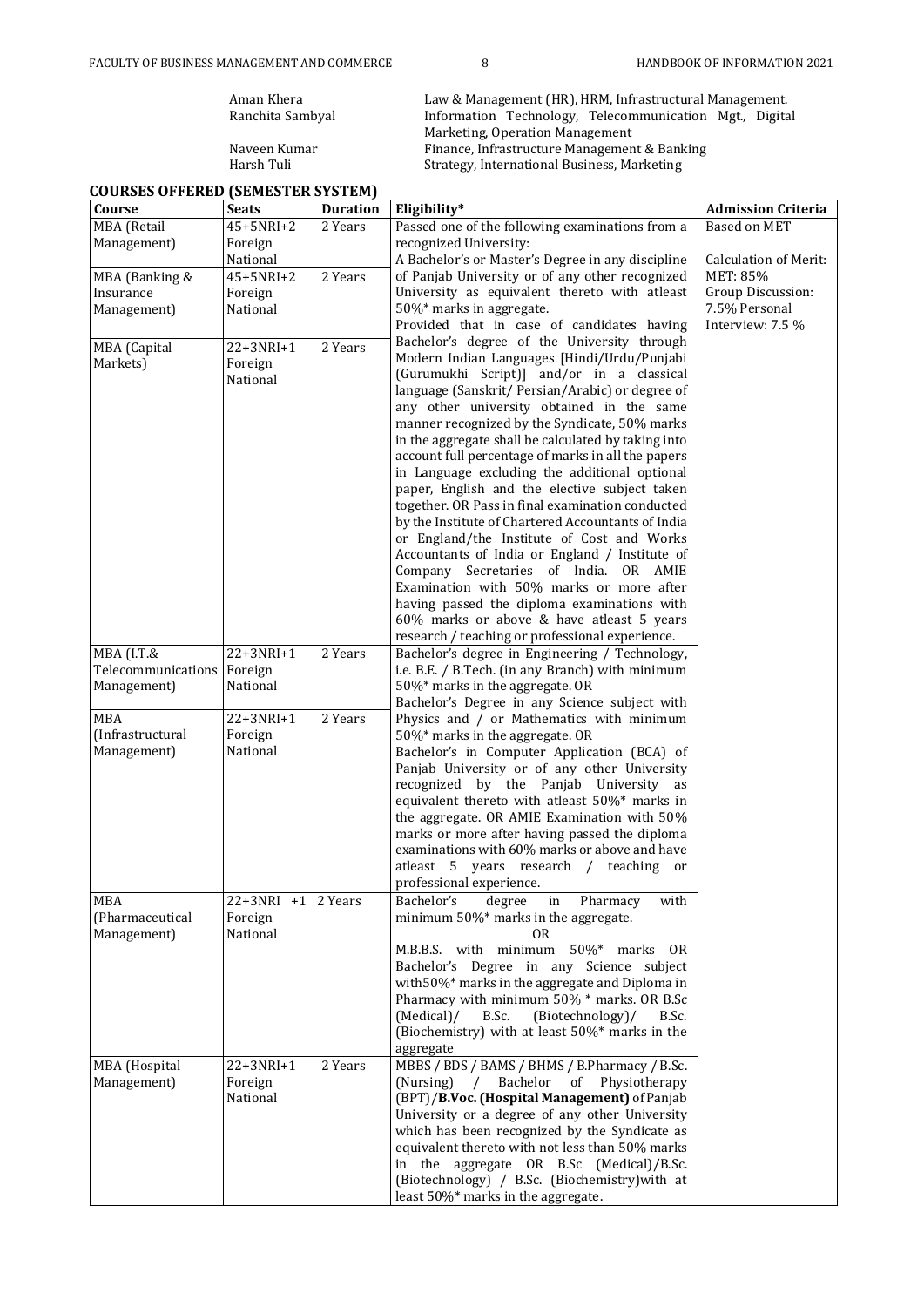\*5% Concession is admissible in eligibility marks to SC/ST/BC/PwD Candidates. Candidates appearing in the Final Degree Examination are eligible to apply and can take the test provisionally. **TITLES OF SYLLABI:** Detailed syllabi available a[t https://puchd.ac.in/syllabus.php](https://puchd.ac.in/syllabus.php)

#### **SCHEME OF EXAMINATION**

| Semester-I                             | Semester-II                     |
|----------------------------------------|---------------------------------|
| (Common To all Sectoral Branches)      |                                 |
| Principles and Practices of Management | <b>Business Environment</b>     |
| <b>Managerial Economics</b>            | <b>Financial Management</b>     |
| <b>Accounting for Management</b>       | Principles of Marketing         |
| <b>Business Statistics</b>             | Human Resource Management       |
| Organizational Behaviour               | Workshop on Soft Skills         |
| Legal and Ethical Aspects of Business  | Seminar on Research Methodology |
| <b>Management Information Systems</b>  | Summer Training and Viva-Voce*  |
|                                        | Comprehensive Viva-Voce**       |

**In second semester**, every student has to study two papers of the sectoral stream in which he/she has been admitted.

**Sectoral Subjects -** Retail Management

RM – 1: Introduction to Retailing

RM – 2: Product and Brand Management

**Sectoral Subjects** - Banking & Insurance Management

B&I-1: Principles and Practices of Banking

B&I-2: Principles of Insurance **Sectoral Subjects** – Capital Markets#

CM-1: Dynamics of Financial System

CM-2: Capital Markets and Financial Intermediation

**Sectoral Subjects** – I.T. & Telecommunication Management

IT&T-1: Data Communications and Cyber Security

IT & T -2: Business Intelligence with Data Mining

Sectoral Subjects – Infrastructural Management

IM – 1: Introduction to Infrastructural Management IM – 2: Regulatory Framework of Infrastructural Management

**Sectoral Subjects –** Pharmaceutical Management

**PM – 1:** Industrial Pharmacy and Pharmaceutical Technology

**PM – 2:** Quality Assurance and Inventory Management

**Sectoral Subjects -Hospital Management**

HM-1: Introduction to Epidemiology and Bio-Statistics

HM-2: Community Health and Management of National Health Programmes

\*at the end of the examination of 2nd semester, the students will undergo compulsory summer training for a period of 6-8 weeks. Every student will submit the summer training report within two weeks from the start of teaching for 3rd semester. \*\*comprehensive viva-voce of 2nd semester would be based on papers taught in 1st and 2nd semester. #subject to approval from competent authority.

|                | Semester-III                                                  |    | Semester-IV                                         |
|----------------|---------------------------------------------------------------|----|-----------------------------------------------------|
| 1.             | Project Planning and Analysis                                 | 1. | Strategic Management                                |
|                |                                                               | 2. | Seminar on Corporate Governance                     |
|                |                                                               | 3. | Workshop on Developing Entrepreneurial Skills       |
|                |                                                               | 4. | <b>Operations Research</b>                          |
|                |                                                               | 5. | Research Project*                                   |
|                |                                                               | 6. | Comprehensive Viva-Voce**                           |
|                | Student has to select one stream of functional specialization |    | Student has to select one stream of functional      |
|                | and study 4 papers from the chosen specialization:            |    | specialization and study 2 papers from the          |
| 2.             | <b>Functional Specialization: 4 papers from the chosen</b>    |    | chosen specialization:                              |
|                | functional area:                                              | 7. | <b>Functional Specialization: 2 papers from the</b> |
|                | <b>Group-A: Marketing</b>                                     |    | chosen functional area:                             |
| a)             | Marketing Research and Consumer Behaviour                     |    | <b>Group-A: Marketing</b>                           |
| b)             | Advertising and Sales Management                              | a) | Industrial and Rural Marketing                      |
| C)             | <b>International Marketing</b>                                | b) | <b>Integrated Marketing Communications</b>          |
| d)             | <b>Internet Marketing</b>                                     |    |                                                     |
|                | Group-B: Finance                                              |    | Group-B: Finance                                    |
| a)             | Investment Analysis and Portfolio Mgt.                        | a) | Corporate Valuation                                 |
| b)             | Strategic Cost Management                                     | b) | Management of Financial Services                    |
| $\mathbf{C}$ ) | <b>Financial Engineering</b>                                  |    | <b>Group-C: Human Resource Management</b>           |
| d)             | Mergers, Acquisitions and Corporate Restructuring             | a) | Industrial Relations and Labour Welfare             |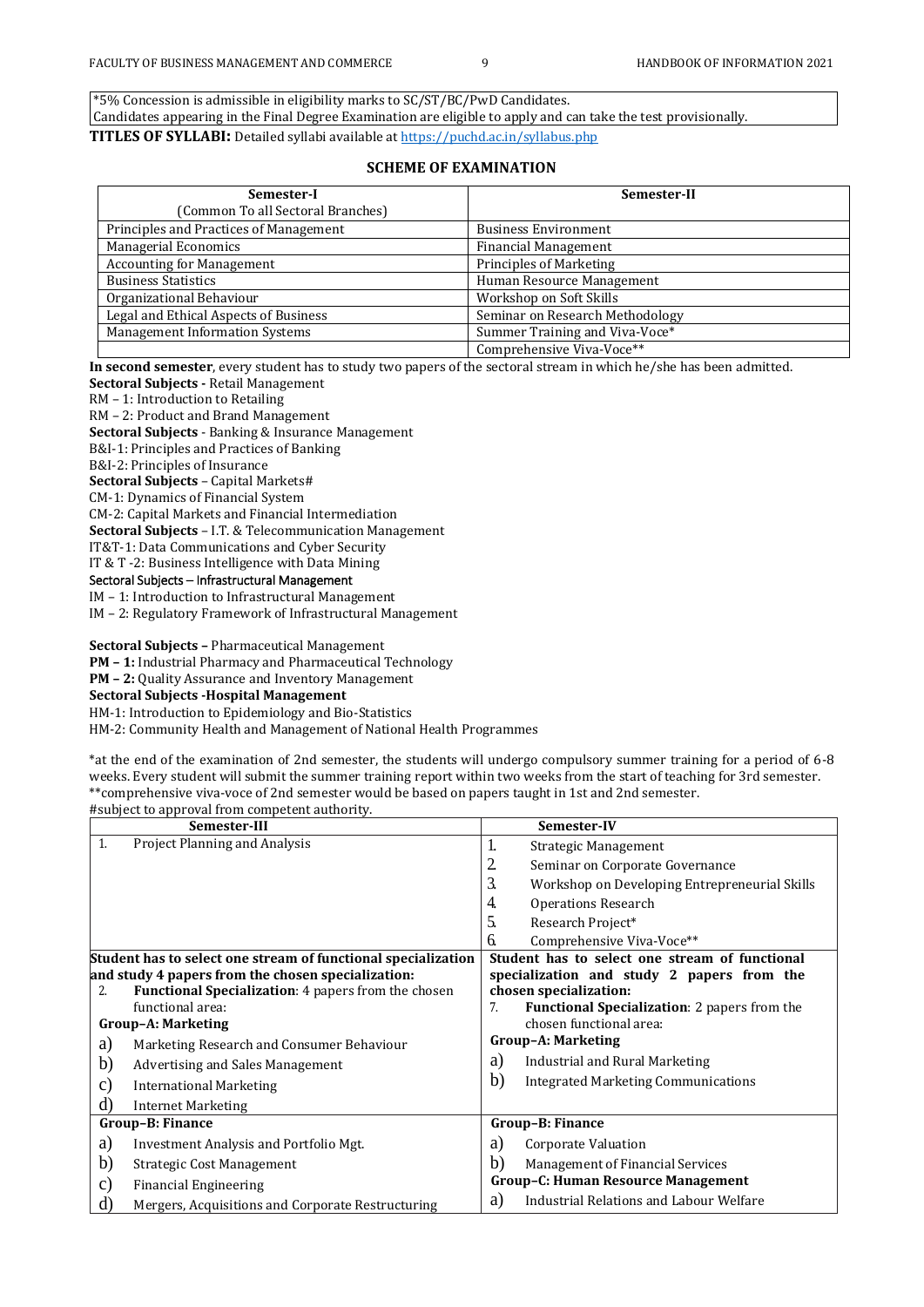|                                                                                                                            | b)<br>Training and Development                                                            |  |
|----------------------------------------------------------------------------------------------------------------------------|-------------------------------------------------------------------------------------------|--|
| <b>Group-C: Human Resource Management</b>                                                                                  | <b>Group-D: Operations Management</b>                                                     |  |
| a)<br>International Human Resource Management                                                                              | a)<br><b>Enterprise Resource Planning</b>                                                 |  |
| b)<br>Organizational Development                                                                                           | $\mathbf{b}$<br><b>Productivity Management</b>                                            |  |
| $\mathbf{c})$<br>Labour Laws                                                                                               |                                                                                           |  |
| d)<br>Performance Management                                                                                               |                                                                                           |  |
| <b>Group-D: Operations Management</b>                                                                                      |                                                                                           |  |
| a)<br>Supply Chain Management                                                                                              |                                                                                           |  |
|                                                                                                                            |                                                                                           |  |
| b)<br><b>Advanced Production Management</b>                                                                                |                                                                                           |  |
| $\mathbf{c})$<br><b>Business Process Re-Engineering</b>                                                                    |                                                                                           |  |
| d)<br>Management of Technology and Innovation                                                                              |                                                                                           |  |
| In Third semester, every student has to study three<br>4.                                                                  | In Fourth semester, every student has to study<br>8.                                      |  |
| papers of the sectoral stream in which he/she has<br>been admitted.                                                        | three papers of the sectoral stream in which<br>he/she has been admitted.                 |  |
| <b>Sectoral Subjects-Retail Management</b>                                                                                 | <b>Sectoral Subjects-Retail Management</b>                                                |  |
| $RM-3$ :<br><b>Customer Relationship Management</b>                                                                        | RM-6: Advanced Supply Chain Management                                                    |  |
| $RM-4$ :<br><b>Franchising Management</b>                                                                                  | RM-7: Marketing of Services                                                               |  |
| RM-5:<br>Visual Merchandising                                                                                              | RM-8: Marketing Strategies and Management                                                 |  |
| <b>Sectoral Subjects-Banking &amp; Insurance Management</b>                                                                | Sectoral Subjects-Banking & Insurance Management                                          |  |
| <b>International Banking</b><br>B&I-3:                                                                                     | B&I-6: Regulatory Framework                                                               |  |
| B&I-4:<br>Management of Banking Service Operations                                                                         | B&I-7: Marketing of Financial Services                                                    |  |
| Life and General Insurance<br>B&I-5:                                                                                       | B&I-8: Risk Management                                                                    |  |
| Sectoral Subjects-Capital Markets#<br><b>Capital Market Securities</b><br>$CM-3:$                                          | Sectoral Subjects-Capital Markets#<br>CM-6: Capital Market Risk Management                |  |
| Private Equity and Alternative Investments<br>$CM-4$ :                                                                     | CM-7: Global Capital Markets                                                              |  |
| $CM-5$ :<br><b>Equity Research and Financial Modelling</b>                                                                 | CM-8: Behavioral Finance and Capital Markets                                              |  |
| Sectoral Subjects-I.T. & Telecommunications Management                                                                     | Sectoral Subjects-I.T. & Telecommunications                                               |  |
| IT&T-3: Cloud Computing Essentials                                                                                         | Management                                                                                |  |
| IT&T-4: IT and Telecommunications Regulations and Policies                                                                 | IT&T-6: Programming for Data Analytics                                                    |  |
| IT&T-5: Big Data Technology                                                                                                | IT&T-7: IOT Fundamentals                                                                  |  |
|                                                                                                                            | IT&T-8: IT Project Management                                                             |  |
| Sectoral Subjects-Infrastructural Management                                                                               | Sectoral Subjects-Infrastructural Management                                              |  |
| $IM-3:$<br>Infrastructural Project Delivery, Managing Contracts<br>and Negotiations                                        | $IM-6$ :<br>Environmental<br>Impact<br>Assessment<br>and<br>Sustainable Development       |  |
| Financing of Infrastructural Projects<br>$IM-4:$                                                                           | $IM-7:$<br>Emerging Issues in Infrastructure Sector                                       |  |
| $IM-5:$<br>Public<br>Private<br>Participation in<br>Infrastructural                                                        | $IM-8:$<br>Urban, Rural and Social Infrastructure Sectors                                 |  |
| Projects                                                                                                                   |                                                                                           |  |
| Sectoral Subjects-Pharmaceutical Management                                                                                | Sectoral Subjects-Pharmaceutical Management                                               |  |
| PM-3: Medical Pharmacology                                                                                                 | PM-6: Contemporary<br>Pharmaceutical<br>Issues<br>in                                      |  |
| PM-4: Pharmaceutical Marketing                                                                                             | Management                                                                                |  |
| PM-5: Brand Management                                                                                                     | PM-7: Advanced Supply Chain Management                                                    |  |
|                                                                                                                            | PM-8: Patents and DRA                                                                     |  |
| <b>Sectoral Subjects-Hospital Management</b><br>HM-3: Hospital Planning and Organisation                                   | Sectoral Subjects-Hospital Management<br>HM-6: Health and Hospital Information Management |  |
| HM-4: Management of Clinical and Super Specialty Services                                                                  | HM-7: Health Insurance                                                                    |  |
| HM-5: Management of Support Services in Hospitals                                                                          | HM-8: Legal Aspects of Hospital Management                                                |  |
| * Research project will start from 3rd semester. However, marks for this project will be counted in the 4th semester only. |                                                                                           |  |
| ** Comprehensive viva-voce in 4th semester will be based on papers taught in 3 <sup>rd</sup> and 4 <sup>th</sup> semester. |                                                                                           |  |

**# subject to approval from competent authority.** 

**THRUST AREAS:** The sectoral management courses at UIAMS have been so designed to train socially responsible, ethically oriented management professionals. The programmes are a unique blend of strategic thinking and pragmatism coupled with industry orientation. UIAMS has the mandate to undertake teaching and research in sectoral domains of industrial activity.

**PLACEMENTS:** UIAMS has an active placement cell, managed by full time training and placement officer (TPO). There has been a tremendous response from the reputed organisations for the management graduates of UIAMS. The focus of the placement team has been to nurture soft skills so as to enhance their employability quotient.

**ALUMNI RELATIONS:** Alumni of UIAMS has been in constant touch with its alma mater. UIAMS has been holding its annual alumni meet, which is well attended. Alumni are also kept abreast with the latest developments of UIAMS, besides seeking their support for the placement activities.

# **UNIVERSITY INSTITUTE OF HOTEL AND TOURISM MANAGEMENT (UIHTM)**

### **ABOUT THE INSTITUTE**

The University Institute of Hotel and Tourism Management (UIHTM) is an upcoming premier institute of Panjab University, which is offering education, training and consultancy in the field of hospitality, tourism, travel and allied sectors. Looking to the demands of the Indian and global economy, UIHTM's programmes offer specialization for learners to enable them to acquire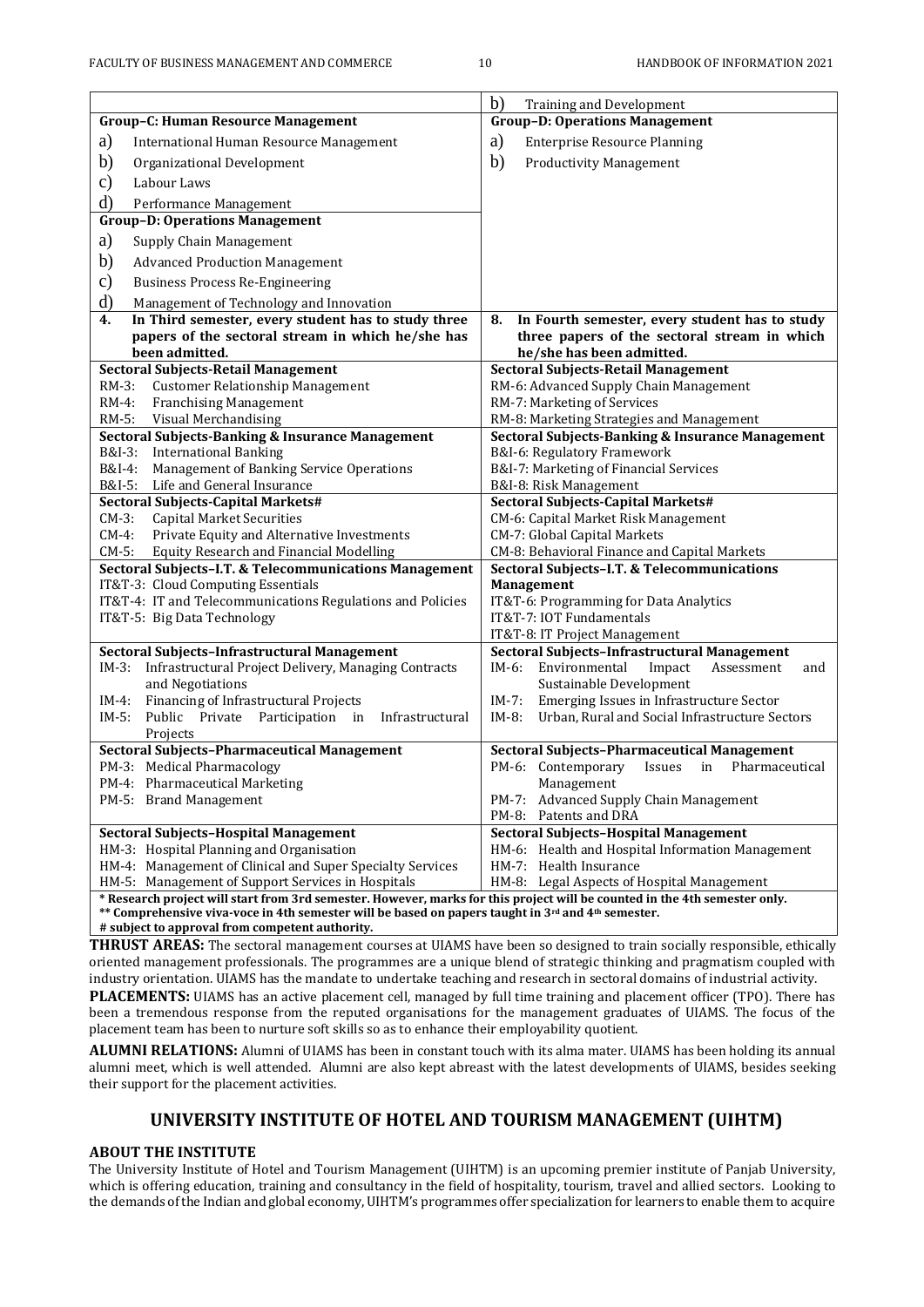the right skill set with ample flexibility to adapt to employer organization's need. **FACULTY** 

| raculi i                    |                        |                                          |
|-----------------------------|------------------------|------------------------------------------|
| <b>Designation</b>          | <b>Name</b>            | <b>Field of Research Specialization</b>  |
| Professor                   | Prashant Kumar Gautam  | <b>Destination Management</b>            |
| <b>Assistant Professors</b> | Anish Slath            | Hospitality Sales and Marketing          |
|                             | (Director)             |                                          |
|                             | Arun Singh Thakur      | Special Interest Tourism                 |
|                             | Jaswinder Kumar Sharma | Sustainable Tourism                      |
|                             | Jaswinder Singh        | Food Production                          |
|                             | Neeraj Aggrawal        | Food and Beverage Service                |
| <b>Assistant Professors</b> | Gauray Kashyap         | Gastronomy and food science              |
| (Temporary)                 | Abhishek Ghai          | Food and Bevarage Service-Bar operations |
|                             | Lipika Guilani         | Finance and Accounting                   |
|                             | Manoj Semwal           | Hotel Housekeeping                       |
|                             |                        |                                          |

## **COURSES OFFERED (SEMESTER SYSTEM)**

| Course                                                                                        | <b>Seats</b> | <b>Duration</b> | Eligibility*                               | <b>Admission</b>             |  |
|-----------------------------------------------------------------------------------------------|--------------|-----------------|--------------------------------------------|------------------------------|--|
|                                                                                               |              |                 |                                            | Criteria                     |  |
| of<br>Bachelor<br>Hotel                                                                       | $60+6NRI+3$  | 4 Years         | 10+2 with not less than 50% marks in the   | Based on PU<br>and           |  |
| Management<br>and                                                                             | Foreign      |                 | aggregate and English as one of the        | Tourism<br>and               |  |
| Technology<br>Catering                                                                        | National     |                 | compulsory subjects                        | Hospitality                  |  |
| (BHMCT)                                                                                       |              |                 |                                            | Aptitude<br>Test             |  |
|                                                                                               |              |                 |                                            | (PUTHAT)                     |  |
| Bachelor of Tourism and                                                                       | $30+3NRI+2$  | 4 Years         | $10+2$ with not less than 50% marks in the | Based<br>PU<br><sub>on</sub> |  |
| Travel<br>Management                                                                          | Foreign      |                 | aggregate and English as one of the        | Tourism<br>and               |  |
| (BTTM)                                                                                        | National     |                 | compulsory subjects                        | Hospitality                  |  |
|                                                                                               |              |                 |                                            | Aptitude<br>Test             |  |
|                                                                                               |              |                 |                                            | (PUTHAT)                     |  |
| Hospitality<br>Master<br>in                                                                   | 40           | 2 Years         | A Bachelor's degree in hotel management    | Based on Merit.              |  |
| Management<br>and                                                                             |              |                 | or equivalent from any recognized          |                              |  |
| Technology<br>Catering                                                                        |              |                 | University with not less than 50% marks    |                              |  |
| (MHMCT)                                                                                       |              |                 | in the aggregate                           |                              |  |
| Tourism<br>Master<br>in                                                                       | 40           | 2 years         | A Bachelor's Degree in any discipline of   | Based on merit.              |  |
| Management<br>Travel                                                                          |              |                 | the University or a degree of any other    |                              |  |
| (MTTM)                                                                                        |              |                 | University which has been recognized by    |                              |  |
|                                                                                               |              |                 | the Syndicate as equivalent there to with  |                              |  |
|                                                                                               |              |                 | not less than 50% in the aggregate.        |                              |  |
| $*$ 50% concossion is admissible in eligibility marks to $SC$ / $CT$ / $RC$ / $DwD$ candidate |              |                 |                                            |                              |  |

\* 5% concession is admissible in eligibility marks to SC / ST / BC / PwD candidate L

**TITLES OF SYLLABI** :Detailed syllabi available a[t https://puchd.ac.in/syllabus.php](https://puchd.ac.in/syllabus.php)

### **BACHELOR OF HOTEL MANAGEMENT AND CATERING TECHNOLOGY (BHMCT) Course Structure Session 2019-23**

| <b>FIRST SEMESTER</b>               |                                       |                                         |  |  |
|-------------------------------------|---------------------------------------|-----------------------------------------|--|--|
|                                     | <b>Course Code</b><br><b>Proposed</b> | <b>Course Title / Proposed</b>          |  |  |
| <b>Discipline Core</b>              |                                       | A. Theory                               |  |  |
|                                     | <b>BHM-T101</b>                       | <b>Fundamentals of Culinary Arts</b>    |  |  |
|                                     | <b>BHM-T102</b>                       | Fundamentals of Food & Beverage Service |  |  |
|                                     | <b>BHM-T103</b>                       | <b>Fundamentals of Front Office</b>     |  |  |
|                                     | <b>BHM-T104</b>                       | Fundamentals of Housekeeping            |  |  |
| Discipline Electives choose any two | <b>BHM-T105</b>                       | Fundamentals of Nutrition               |  |  |
|                                     | <b>BHM-T106</b>                       | <b>Application of Computers</b>         |  |  |
|                                     | <b>BHM-T107</b>                       | Introduction to Food Commodities        |  |  |
|                                     | <b>BHM-T108</b>                       | Introduction to Event Management        |  |  |
| <b>Discipline Core</b>              | <b>B.</b> Practical                   |                                         |  |  |
|                                     | <b>BHM-P109</b>                       | <b>Fundamentals of Culinary Arts</b>    |  |  |
|                                     | <b>BHM-P110</b>                       | Fundamentals of Food & Beverage Service |  |  |
|                                     | <b>BHM-P111</b>                       | Fundamentals of Front Office            |  |  |
|                                     | <b>BHM-P112</b>                       | <b>Fundamentals of Housekeeping</b>     |  |  |
|                                     | <b>BHM-P113</b>                       | Leadership Development Camp             |  |  |

| <b>SECOND SEMESTER</b>                             |                 |                                    |  |
|----------------------------------------------------|-----------------|------------------------------------|--|
| <b>Course Title Proposed</b><br><b>Course Code</b> |                 |                                    |  |
|                                                    | Proposed        |                                    |  |
| <b>Discipline Core</b>                             | A. Theory       |                                    |  |
|                                                    | <b>BHM-T201</b> | Foundation Course in Culinary Arts |  |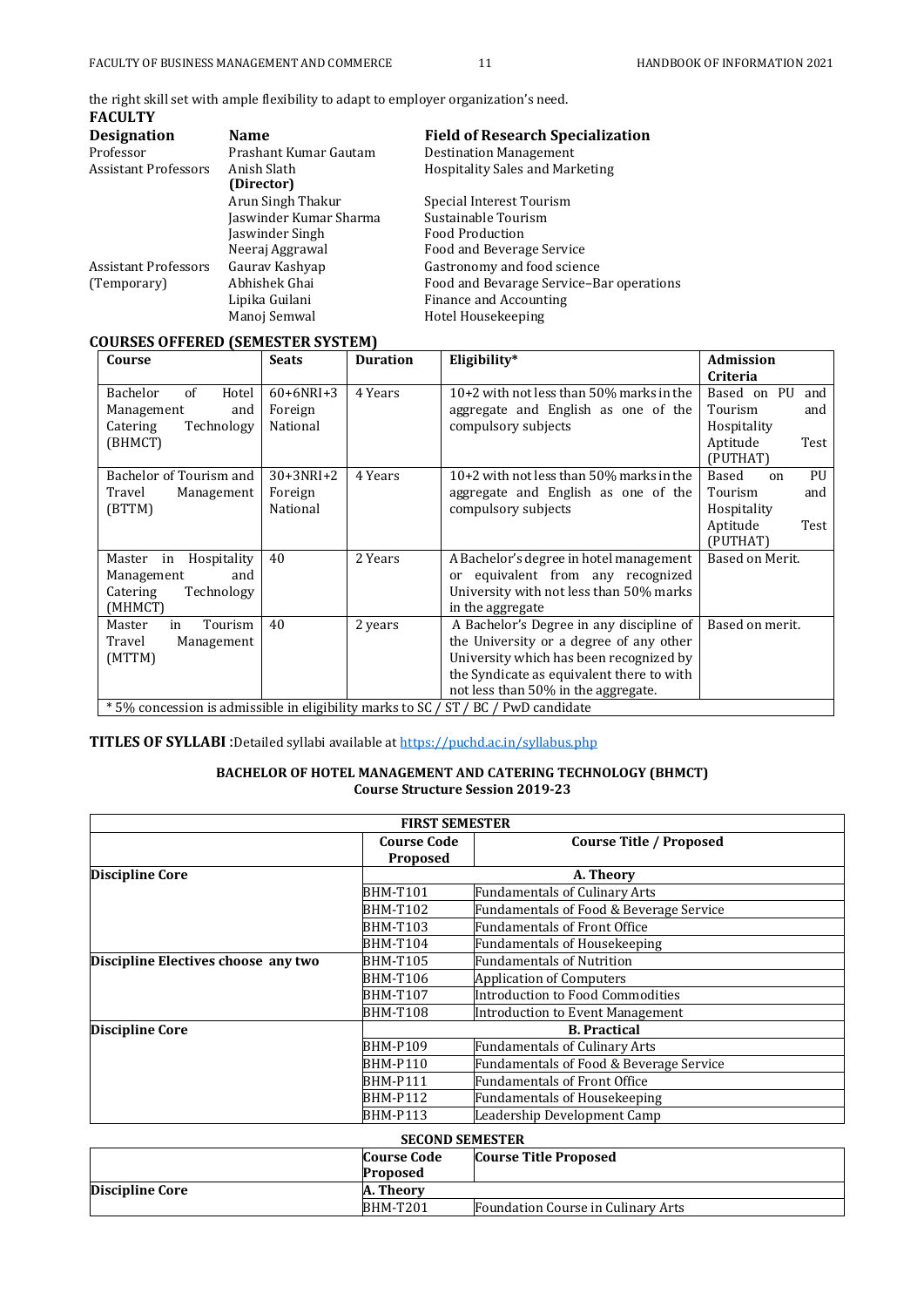|                                             | <b>BHM-T202</b> | Foundation Course in Food & Beverage Service              |  |  |
|---------------------------------------------|-----------------|-----------------------------------------------------------|--|--|
|                                             | <b>BHM-T203</b> | Foundation Course in Front Office                         |  |  |
|                                             | <b>BHM-T204</b> | Foundation Course in Housekeeping                         |  |  |
| <b>Discipline</b>                           | <b>BHM-T205</b> | <b>Executive Communication</b>                            |  |  |
| <b>Electives any</b><br>choose              | <b>BHM-T206</b> | Principles of Food Science                                |  |  |
| two                                         | <b>BHM-T207</b> | <b>Basics of Tourism</b>                                  |  |  |
| <b>Compulsory Paper (Non Credit Course)</b> | <b>BHM-T208</b> | Environment Road Safety Education,<br>Violence<br>Against |  |  |
|                                             |                 | Women/ Children and Drug Abuse.                           |  |  |
|                                             |                 | <b>B.</b> Practical                                       |  |  |
|                                             | <b>BHM-P209</b> | Foundation Course in Culinary Arts                        |  |  |
| <b>Discipline Core</b>                      | <b>BHM-P210</b> | Foundation Course in Food & Beverage Service              |  |  |
|                                             | <b>BHM-P211</b> | Foundation Course in Front Office                         |  |  |
|                                             | <b>BHM-P212</b> | Foundation Course in Housekeeping                         |  |  |

| <b>THIRD SEMESTER</b>  |                |                              |  |
|------------------------|----------------|------------------------------|--|
|                        | Course Code    | Course Title                 |  |
| <b>Discipline Core</b> | <b>BHM 301</b> | Industrial Exposure Training |  |

| <b>FOURTH SEMESTER</b>      |                             |                                               |  |
|-----------------------------|-----------------------------|-----------------------------------------------|--|
|                             | <b>Course Code Proposed</b> | <b>Course Title Proposed</b>                  |  |
| <b>Discipline Core</b>      |                             | A. Theory                                     |  |
|                             | <b>BHM-T401</b>             | <b>Regional Cookery</b>                       |  |
|                             | <b>BHM-T402</b>             | <b>Introduction to Alcoholic Beverages</b>    |  |
|                             | <b>BHM-T403</b>             | <b>Front Office Operations</b>                |  |
|                             | <b>BHM-T404</b>             | <b>Accommodation Operations</b>               |  |
|                             | <b>BHM-T405</b>             | Food & Beverage Management and Controls       |  |
| <b>Discipline Electives</b> | <b>BHM-T406</b>             | Food Safety & Quality                         |  |
| choose any two              | <b>BHM-T407</b>             | <b>Business Ethics</b>                        |  |
|                             | <b>BHM-T408</b>             | Spa Management                                |  |
|                             |                             | <b>Workshop on Research Methodology</b>       |  |
|                             | <b>B.</b> Practical         |                                               |  |
| <b>Discipline Core</b>      | <b>BHM-P409</b>             | Regional Cookery                              |  |
|                             | <b>BHM-P409</b>             | Food & Beverage Operations                    |  |
|                             | <b>BHM-P410</b>             | <b>Front Office Operations</b>                |  |
|                             | <b>BHM-P411</b>             | Foundation Course in Accommodation Operations |  |
|                             |                             | <b>FIFTH SEMESTER</b>                         |  |
|                             | <b>Course Code Proposed</b> | <b>Course Title Proposed</b>                  |  |
|                             |                             | A. Theory                                     |  |
| <b>Discipline Core</b>      | <b>BHM-T501</b>             | Larder-Principles and Concepts                |  |
|                             | <b>BHM-T502</b>             | Mixology-Principles and Concepts              |  |
|                             | <b>BHM-T503</b>             | <b>Accommodation Management</b>               |  |
|                             | <b>BHM-T504</b>             | <b>Facility Planning</b>                      |  |
|                             | <b>BHM-T505</b>             | Bar Operations and Management                 |  |
| <b>Discipline</b>           | Electives BHM-T506          | <b>Basics of Accountancy</b>                  |  |
| choose any two              | <b>BHM-T507</b>             | <b>Components of Tourism</b>                  |  |
|                             | <b>BHM-T508</b>             | Organizational behavior                       |  |
|                             |                             | <b>B.</b> Practical                           |  |
| <b>Discipline Core</b>      | <b>BHM-P509</b>             | Larder-principles and concepts                |  |
|                             | <b>BHM-P510</b>             | Mixology -Principles and concepts             |  |
|                             |                             |                                               |  |

| <b>SIXTH SEMESTER</b> |                      |                             |  |
|-----------------------|----------------------|-----------------------------|--|
|                       | Project*<br>Jocoarch |                             |  |
|                       | $BHM-PL4.7$<br>ັ້    | ommodation Management<br>IΑ |  |

|                                             | <b>Course Code Proposed</b> | <u>Jiahu Jepel Err</u><br><b>Course Title Proposed</b> |
|---------------------------------------------|-----------------------------|--------------------------------------------------------|
|                                             |                             | A. Theory                                              |
| <b>Discipline Core</b>                      | <b>BHM-T601</b>             | International Cuisine                                  |
|                                             | <b>BHM-T602</b>             | Banquet & Restaurant Operations and Management         |
|                                             | <b>BHM-T603</b>             | Front Office Management                                |
|                                             | <b>BHM-T604</b>             | <b>Principles of Management</b>                        |
|                                             | <b>BHM-T605</b>             | Aviation and Cruise line operations Management         |
| <b>Discipline Electives choose BHM-T606</b> |                             | Entrepreneurship Development                           |
| any two                                     | <b>BHM-T607</b>             | Personality Development and Soft Skills                |
|                                             | BHM-T608                    | Food Photography and Food Journalism                   |
|                                             | <b>BHM-T609</b>             | Ayurveda and Gastronomy                                |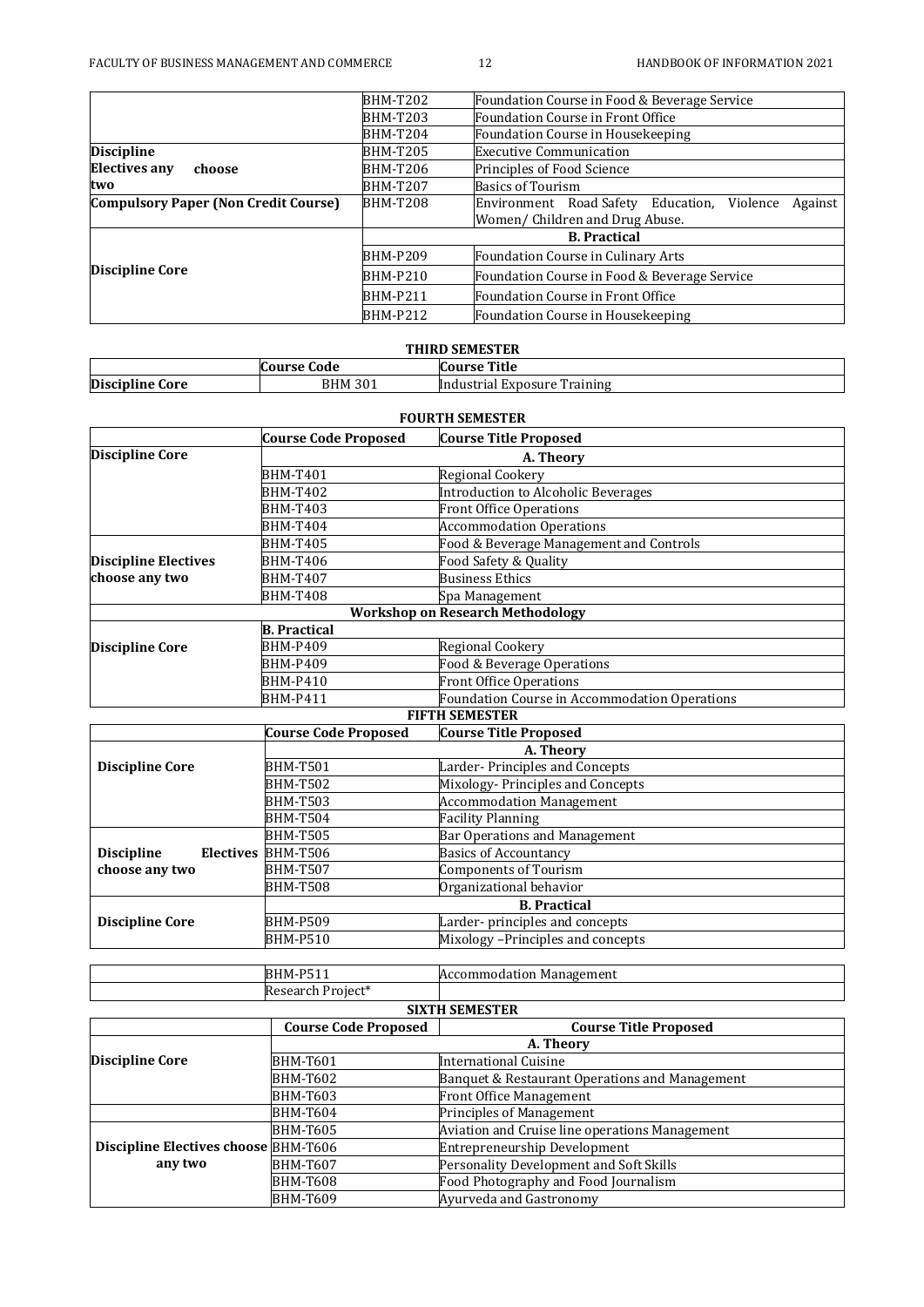|                                 |                                           | <b>B.</b> Practical                                                     |  |
|---------------------------------|-------------------------------------------|-------------------------------------------------------------------------|--|
| <b>Discipline Core</b>          | BHM-P609                                  | International Cuisine                                                   |  |
|                                 | BHM-P610                                  | Banquet and Restaurant Operations and Management                        |  |
|                                 | <b>BHM-P611</b>                           | <b>Front Office Management</b>                                          |  |
|                                 | <b>BHM-P612</b>                           | Research Project (Viva Voce)                                            |  |
|                                 |                                           | <b>SEVENTH SEMESTER</b>                                                 |  |
|                                 | <b>Course Code</b>                        | <b>Course Title</b>                                                     |  |
|                                 |                                           | A. Theory                                                               |  |
| <b>Specialization Core</b>      |                                           | Group 1. Food and Beverage Division Management                          |  |
|                                 | <b>BHM-T701</b>                           | Advanced Food Production Operations & Management                        |  |
|                                 | <b>BHM-T702</b>                           | Advanced Food & Beverage Service Operations and Management              |  |
| <b>Specialization Core</b>      | <b>Group 2. Rooms Division Management</b> |                                                                         |  |
|                                 | <b>BHM-T703</b>                           | <b>Advanced Front Office Management</b>                                 |  |
|                                 | <b>BHM-T704</b>                           | <b>Advanced Accommodation Management</b>                                |  |
|                                 | <b>Compulsory Subjects</b>                |                                                                         |  |
| <b>Discipline Core</b>          | <b>BHM-T705</b>                           | Project<br>feasibility<br>Market<br>financial<br>and<br>viability<br>on |  |
|                                 |                                           | for hotels / restaurants                                                |  |
| <b>Specialization Electives</b> | <b>BHM-T706</b>                           | Strategic Management                                                    |  |
|                                 | <b>BHM-T707</b>                           | Principles of Marketing                                                 |  |
|                                 | <b>BHM-T709</b>                           | Financial Management                                                    |  |
|                                 |                                           | <b>B.</b> Practical                                                     |  |
| <b>Specialization Core</b>      |                                           | Group 1. Food and Beverage Division Management                          |  |
|                                 | <b>BHM-P710</b>                           | <b>Advanced Food Production Operations</b>                              |  |
|                                 | <b>BHM-P711</b>                           | Advanced Food & Beverage Operations                                     |  |
|                                 | <b>BHM-P712</b>                           | Soft Skills and Interview Preparations                                  |  |
| <b>Specialization Core</b>      | <b>Group 2. Rooms Division Management</b> |                                                                         |  |
|                                 | <b>BHM-P712</b>                           | Soft Skills and Interview Preparations                                  |  |
|                                 | <b>BHM-P713</b>                           | Front Office Management                                                 |  |
|                                 | <b>BHM-P714</b>                           | <b>Accommodation Management</b>                                         |  |

| EIGTH SEMESTER                     |                |                                                           |  |
|------------------------------------|----------------|-----------------------------------------------------------|--|
| Course Title<br><b>Course Code</b> |                |                                                           |  |
| <b>Discipline Core</b>             | <b>BHM 801</b> | Specialized Hospitality Training                          |  |
|                                    | <b>BHM 802</b> | Project Report on emerging trends in hospitality Industry |  |

## **Course: BACHELOR OF TOURISM AND TRAVEL MANAGEMENT (B.T.T.M.)**

| <b>SEM</b> |                  | Code           | <b>Course Title</b>                             | <b>Course Type</b> |
|------------|------------------|----------------|-------------------------------------------------|--------------------|
|            | Core             | <b>BTM 111</b> | Tourism: Concept, Status and Trends             | DC                 |
|            |                  | <b>BTM 112</b> | <b>Geography for Tourism</b>                    | DC.                |
|            |                  | <b>BTM 113</b> | <b>Indian Society and Culture</b>               | DC                 |
|            | Choose any one   | <b>BTM 114</b> | <b>Computer Operations</b>                      | DE                 |
|            |                  | <b>BTM 115</b> | Introduction to Hospitality Industry            | DE                 |
|            | Choose any three | <b>BTM 116</b> | Workshop on Personality Development             | DE                 |
|            |                  | <b>BTM 117</b> | Workshop on Executive Communication for         | DE                 |
|            |                  |                | Tourism Industry                                |                    |
|            |                  | <b>BTM 118</b> | Workshop on Physical Grooming                   | DE                 |
|            |                  | <b>BTM 119</b> | Workshop on Travel Writing                      | DE                 |
| 2          | Core             | <b>BTM 121</b> | <b>Components of Tourism</b>                    | DC                 |
|            |                  | <b>BTM 122</b> | Tourism Product - Regional                      | DC                 |
|            |                  | <b>BTM 123</b> | <b>Field Trip Report</b>                        | DC                 |
|            |                  | <b>BTM 124</b> | <b>Environment and Road Safety Education</b>    | DC                 |
|            | Choose any two   | <b>BTM 125</b> | Tourism Products of India: Art and Architecture | DE                 |
|            |                  | <b>BTM 126</b> | Tourism Product of India: Nature Based          | DE                 |
|            |                  | <b>BTM 127</b> | <b>Event Management Engagement</b>              | DE                 |
|            | Choose any one   | <b>BTM 128</b> | Workshop on Hotel Operations                    | DE                 |
|            |                  | <b>BTM 129</b> | Workshop on English Language Skills for Tourism | DE                 |
|            |                  |                | Industry                                        |                    |
| 3          |                  | <b>BTM 231</b> | Travel Agency and Tour Operations               | DC                 |
|            |                  | <b>BTM 232</b> | Principles of Management                        | DC                 |
|            |                  | <b>BTM 233</b> | <b>Outdoor Learning Programme</b>               | DC                 |
|            | Choose any three | <b>BTM 234</b> | <b>Tourism Impacts</b>                          | DE                 |
|            |                  | <b>BTM 235</b> | Special Interest Tourism                        | DE                 |
|            |                  | <b>BTM 236</b> | <b>Environment and Tourism</b>                  | DE                 |
|            |                  | <b>BTM 237</b> | Tourism Product of India: Cultural Heritage     | DE                 |